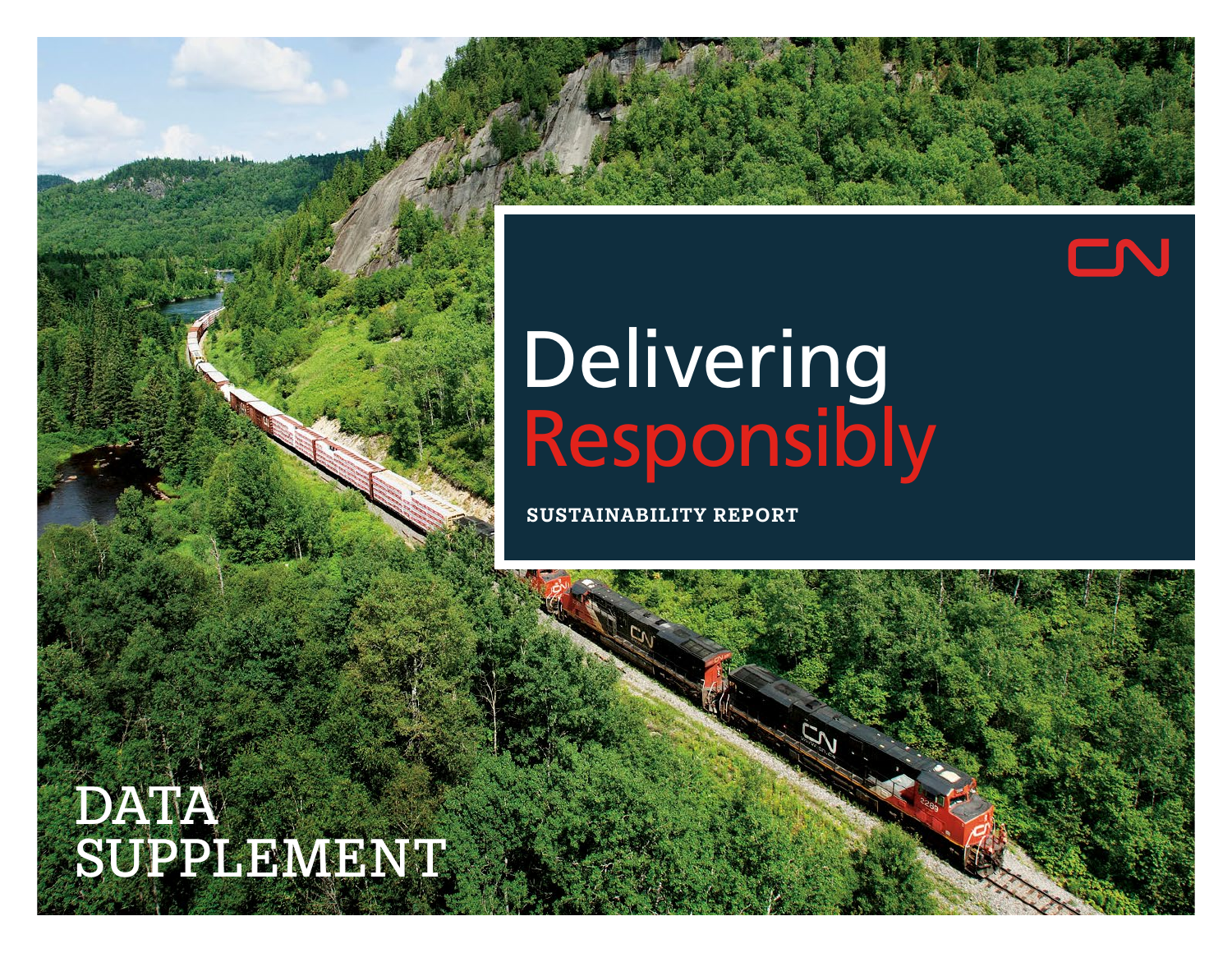### <span id="page-1-0"></span>Data Tables

The following data covered in this report applies to CN and its subsidiaries. CN subsidiaries are listed in the 2014 Annual Information Form on page 2.

| <b>Data</b>                                                                                       | <b>Measurement</b>                                                                 | 2014       | 2013       | 2012       | 2011       | <b>GRI</b><br><b>Indicator</b> |
|---------------------------------------------------------------------------------------------------|------------------------------------------------------------------------------------|------------|------------|------------|------------|--------------------------------|
| <b>ENVIRONMENT</b>                                                                                |                                                                                    |            |            |            |            |                                |
| EMISSIONS <sup>(a)</sup>                                                                          |                                                                                    |            |            |            |            |                                |
| Total GHG emissions (Scope 1 and 2) <sup>(b)</sup>                                                | Metric tonnes of CO <sub>2</sub> e                                                 | 5,876,584  | 5,404,326  | 5,227,079  | 4,975,373  |                                |
| Total direct GHG emissions (Scope 1)                                                              | Metric tonnes of CO <sub>2</sub> e                                                 | 5,665,910  | 5,220,949  | 5,053,950  | 4,782,337  | G4-EN15                        |
| Rail locomotives                                                                                  | Metric tonnes of CO <sub>2</sub> e                                                 | 4,995,242  | 4,595,424  | 4,424,305  | 4,185,733  | G4-EN15                        |
| Intermodal trucks                                                                                 | Metric tonnes of CO <sub>2</sub> e                                                 | 136,245    | 109,578    | 105,408    | 105,616    | G4-EN15                        |
| Shipping vessel fleet                                                                             | Metric tonnes of CO <sub>2</sub> e                                                 | 210,912    | 207,138    | 248,621    | 234,846    | G4-EN15                        |
| On Company Service fleet                                                                          | Metric tonnes of CO <sub>2</sub> e                                                 | 100,685    | 106,976    | 106,320    | 104,455    | G4-EN15                        |
| Miscellaneous fuel emissions                                                                      | Metric tonnes of CO <sub>2</sub> e                                                 | 202,002    | 177,979    | 151,422    | 134,474    | G4-EN15                        |
| Indirect GHG emissions (Scope 2) – energy <sup>(c)</sup>                                          | Metric tonnes of CO <sub>2</sub> e                                                 | 210,674    | 183,378    | 173,129    | 193,036    | G4-EN16                        |
| Other indirect GHG emissions (Scope 3) <sup>(d)</sup>                                             | Metric tonnes of CO <sub>2</sub> e                                                 | 1,626,867  | 1,492,053  | 35,053     | 32,064     | G4-EN17                        |
| GHG emissions intensity <sup>(e)</sup>                                                            |                                                                                    |            |            |            |            |                                |
| Total GHG emissions (by rail freight revenue)                                                     | Metric tonnes of CO <sub>2</sub> e per thousand dollars of<br>rail freight revenue | 0.51       | 0.54       | 0.58       | 0.61       | G4-EN18                        |
| Total GHG emissions (by employee)                                                                 | Metric tonnes of CO <sub>2</sub> e per full-time employee                          | 239        | 228        | 223        | 216        | G4-EN18                        |
| <b>IMPACT OF SERVICE</b>                                                                          |                                                                                    |            |            |            |            |                                |
| Rail emissions intensity <sup>(f)</sup>                                                           | Metric tonnes of CO <sub>2</sub> e per GTM                                         | 11.13      | 11.45      | 11.53      | 11.69      |                                |
| Truck emission intensity                                                                          | Metric tonnes of CO <sub>2</sub> e per thousand kilometres travelled               | 1.23       | 1.24       | 1.32       | 1.26       |                                |
| Shipping vessel fuel emissions                                                                    | Metric tonnes of CO <sub>2</sub> e per million net ton miles                       | 17.70      | 17.24      | 19.17      | 18.18      |                                |
| <b>ENERGY</b>                                                                                     |                                                                                    |            |            |            |            |                                |
| Total direct and indirect energy consumed within the organization <sup>(g)</sup>                  | Megawatt hours                                                                     | 21,092,440 | 19,376,740 | 18,781,324 | 17,825,259 |                                |
| Total direct energy consumed                                                                      | Megawatt hours                                                                     | 20,544,388 | 18,881,920 | 18,317,420 | 17,332,649 | G4-EN3                         |
| Diesel (used for locomotives)                                                                     | Megawatt hours                                                                     | 17,738,867 | 16,258,001 | 15,652,605 | 14,808,568 | G4-EN3                         |
| Diesel (used for other modes of transport)                                                        | Megawatt hours                                                                     | 1,610,074  | 1,477,767  | 1,633,379  | 1,571,356  | G4-EN3                         |
| Natural gas                                                                                       | Megawatt hours                                                                     | 512,393    | 500,863    | 492,136    | 387,424    | G4-EN3                         |
| Other fuels (propane, gasoline, kerosene, stove oil, furnace oil)                                 | Megawatt hours                                                                     | 683,055    | 645,290    | 539,300    | 565,301    | G4-EN3                         |
| Total indirect energy consumed - electricity                                                      | Megawatt hours                                                                     | 548,052    | 494,820    | 463,904    | 492,610    | G4-EN3                         |
| Energy intensity <sup>(h)</sup>                                                                   | Megawatt hours per thousand U.S. dollars of<br>rail freight revenue                | 1.84       | 1.95       | 2.10       | 2.20       | G4-EN5                         |
| GTMs intensity(i)                                                                                 | Per U.S. gallon of fuel consumed                                                   | 1,019      | 994        | 987        | 973        | G4-EN5                         |
| NO <sub>v</sub> , SO <sub>v</sub> , AND OTHER SIGNIFICANT RAIL EMISSIONS IN CANADA <sup>(j)</sup> |                                                                                    |            |            |            |            |                                |
| Nitrous oxides (NO <sub>x</sub> )                                                                 | Kilo tonnes                                                                        | 56.62      | 51.47      | 50.84      | 44.31      | G4-EN21                        |
| Sulphur dioxide (SO <sub>v</sub> )                                                                | Kilo tonnes                                                                        | 0.08       | 0.08       | 0.08       | 0.16       | G4-EN21                        |
| <b>Particulate matter</b>                                                                         | Kilo tonnes                                                                        | 1.34       | 1.21       | 1.20       | 1.07       | G4-EN21                        |
| Hydrocarbons                                                                                      | Kilo tonnes                                                                        | 2.64       | 2.40       | 2.38       | 2.08       | G4-EN21                        |
| Carbon monoxide                                                                                   | Kilo tonnes                                                                        | 8.56       | 7.77       | 7.67       | 6.47       | G4-EN21                        |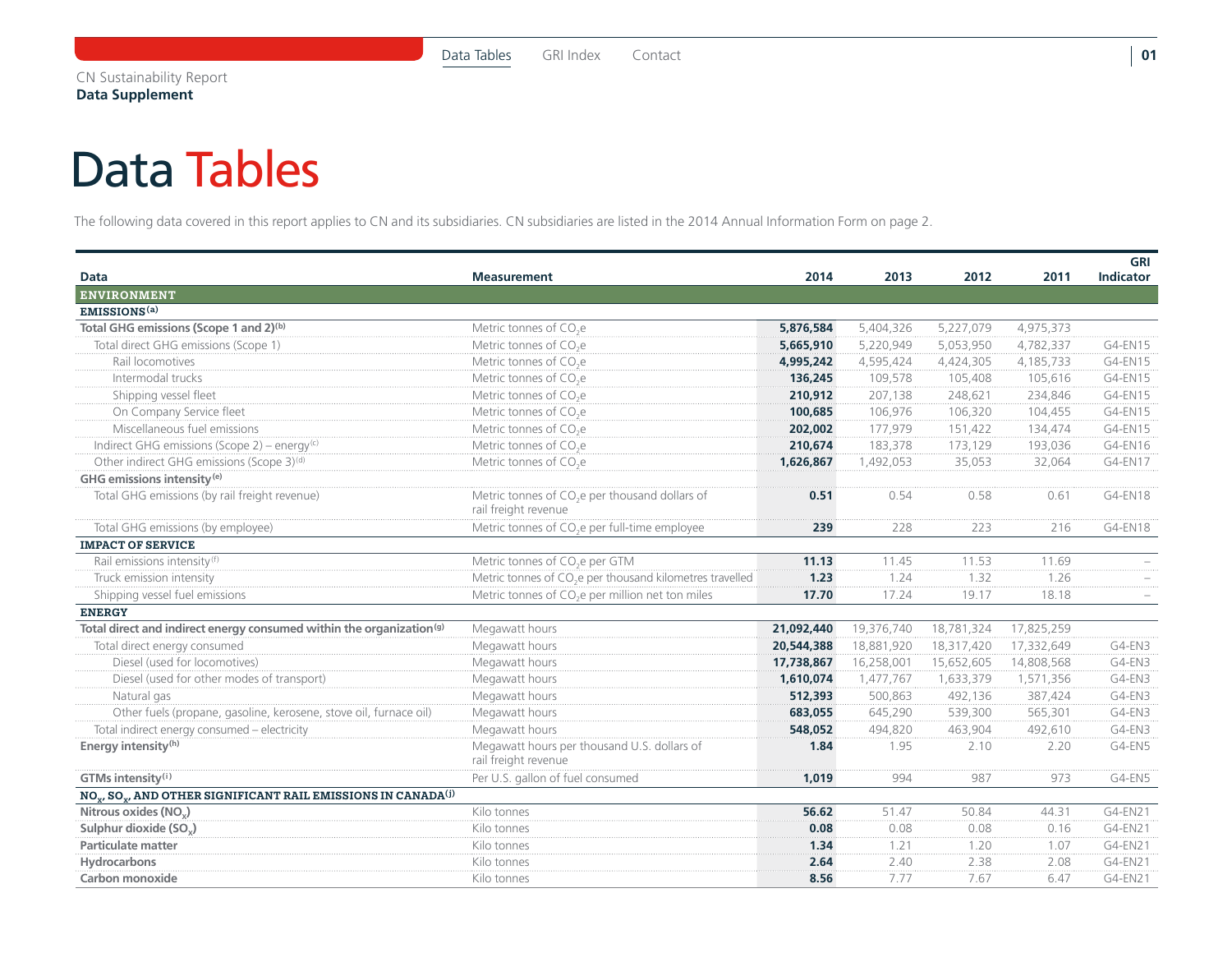#### **Data Measurement 2014 2013 2012 2011 GRI Indicator** ENVIRONMENT  $NO<sub>v</sub>$ , SO<sub> $v$ </sub>, AND OTHER SIGNIFICANT RAIL EMISSIONS IN THE U.S.<sup>(j)</sup> **Nitrous oxides (NO<sub>x</sub>) Allo tonnes 21.70** 20.40 18.55 23.34 G4-EN21 **Sulphur dioxide (SOX)** Kilo tonnes **0.03** 0.03 0.03 0.08 G4-EN21 **Particulate matter** 2005 **CIT All the COVID-ENCITS COVID-ENCITS COVID-ENCITS COVID-ENCITS COVID-ENCITS COVID-ENCITS COVID-ENCITS COVID-ENCITS COVID-ENCITS COVID-ENCITS COVID-ENCITS COVID-ENCITS COVID-ENCITS COVID-ENCITS C Hydrocarbons** Kilo tonnes **1.03** 0.97 0.89 1.12 G4-EN21 **Carbon monoxide** Kilo tonnes **3.22** 3.02 2.72 3.34 G4-EN21 Effluent and Waste **Total weight of waste generated<sup>(k)</sup> and the set of the Metric tonnes** and the set of the set of the set of the Metric tonnes and the set of the set of the set of the S1,291 G4-EN23 Total hazardous waste generated **1988 CALENZ3** Metric tonnes **1998 120 April 120 April 13** 413 511 688 G4-EN23 Total non-hazardous waste (excluding locomotive batteries, rail ties and scrap metal) Metric tonnes **48,667** 45,020 49,723 50,603 G4-EN23 **Disposal methods (l)** Recycled Metric tonnes **8,232** 4,602 N/A N/A G4-EN23 Recovery for energy **Metric tonnes Metric tonnes** Metric tonnes **1,937** 853 N/A N/A G4-EN23 Incinerated Metric tonnes **252** 23 N/A N/A G4-EN23 Deep-well injected Metric tonnes **715** 616 N/A N/A G4-EN23 Sent to landfill Metric tonnes **23,755** 33,749 N/A N/A G4-EN23 Treatment Metric tonnes **14,115** 4,625 N/A N/A G4-EN23 Water discharge Metric tonnes **0** 61 N/A N/A G4-EN23 Disposed in caverns Metric tonnes **0** 77 N/A N/A G4-EN23 Waste fuel blended Metric tonnes **0** 827 N/A N/A G4-EN23 Biodiversity and land management Spend on site assessments and remediation **19** 18 and the state of the state of the state of the state of the state of the state of the state of the state of the state of the state of the state of the state of the state of

(a) Our Scope 1 and 2 GHG emissions are consolidated based on an operational control approach.

(b) Our GHG Scope 1 emissions include rail and non-rail emissions. The GHG Protocol was applied. We measured carbon dioxide, methane and nitrous oxides using emission factors and global warming potentials from the Environm Inventory report and the International Panel on Climate Change Second and Fifth Assessment reports, respectively.

(c) Our GHG Scope 2 emissions comprise electricity emissions only. The GHG Protocol was used to calculate the Scope 2 GHG emissions, covering: carbon dioxide, methane and nitrous oxide. We applied North American utility co and used Environment Canada's National Inventory conversion factors to convert MWh into tonnes of CO<sub>2</sub>e.

(d) Our GHG Scope 3 emissions for 2011 and 2012 relate to business travel only. For 2013 and 2014, our Scope 3 emissions also include emissions from diesel fuel production. The business travel emissions are provided from c providers. The diesel fuel production emissions are calculated using the GHGenius tool.

(e) The calculations for GHG emission intensity cover Scope 1 and 2 emissions only.

(f) The rail emission intensity is a measure of the tonnes of CO<sub>2</sub>e per Gross Ton Mile (GTM). We have established a 15% reduction target of our rail GHG emission intensity by 2015, based on 2005 levels. In 2014, we achiev this target.

(g) Energy consumption relates to non-renewable fuel and electricity consumed within the Company. Conversions to MWh from volumes of fuel or electricity consumed were based on Natural Resource Canada conversion factors. CN fuel from renewable sources.

(h) Energy includes total direct and indirect energy, covering locomotive fuel, non-locomotive fuel, electricity, natural gas, and other fuels such as propane, gasoline, kerosene, stove oil, and furnace oil. The energy is

( i) Fuel consumed is locomotive diesel fuel only.

(i) NO., SO., and other significant rail emissions were calculated using Canadian emissions factors published by the Railway Association of Canada (RAC). The most recent 2012 emission factors were used to calculate 2013 an

(k) Waste quantities are provided by our third party waste disposal contractor. Where data was not available, estimations were made based on extrapolations of the data. Definitions of hazardous and non-hazardous waste are regulations, which we assess on a case-by-case basis depending on the condition of the waste.

( l) Waste disposal methods and associated quantities are provided to us by our third party waste disposal contractor.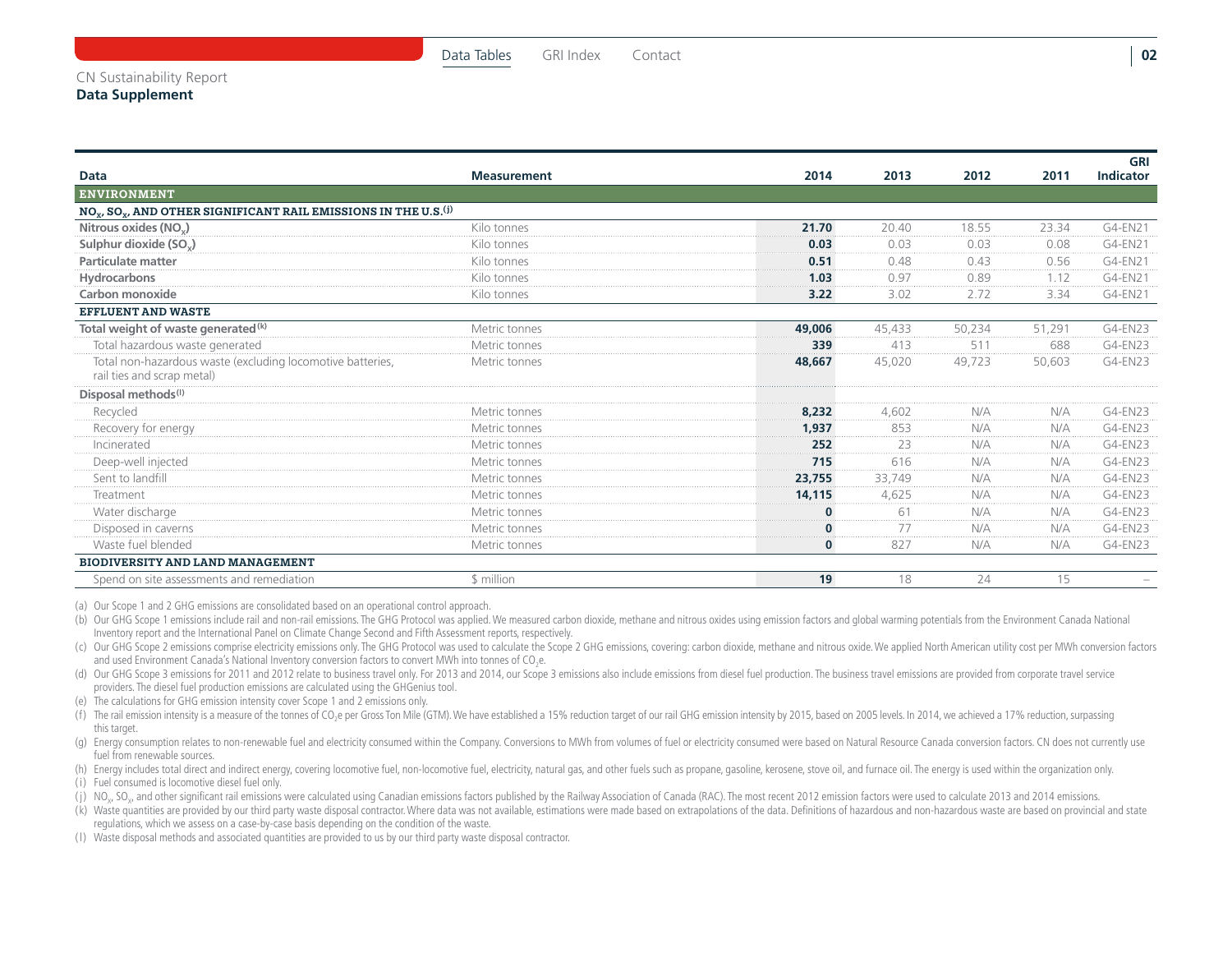|                                                                                      |                         |                |                |        |           | GRI       |
|--------------------------------------------------------------------------------------|-------------------------|----------------|----------------|--------|-----------|-----------|
| Data                                                                                 | <b>Measurement</b>      | 2014           | 2013           | 2012   | 2011      | Indicator |
| <b>SAFETY</b>                                                                        |                         |                |                |        |           |           |
| <b>JOINT MANAGEMENT:</b><br>WORKER HEALTH AND SAFETY (H&S) COMMITTEES <sup>(a)</sup> |                         |                |                |        |           |           |
| Number of joint union-management H&S committees                                      | Number                  | 106            | 106            | 106    | 106       | $G4-LA5$  |
| % of workforce represented in joint union-management<br><b>H&amp;S</b> committees    | $\frac{0}{0}$           | 95%            | 95%            | 95%    | 95%       | G4-LA5    |
| OCCUPATIONAL H&S INCIDENTS (EMPLOYEES)(b)                                            |                         |                |                |        |           |           |
| Injury frequency rate - Federal Railroad Administration (FRA)                        | Ratio                   | 1.81           | 1.69           | 1.42   | 1.55      | G4-LA6    |
| Canada                                                                               | Ratio                   | 1.70           | 1.59           | 1.29   | 1.45      | G4-LA6    |
| U.S.                                                                                 | Ratio                   | 2.09           | 1.93           | 1.79   | 1.94      | G4-LA6    |
| Female                                                                               | Ratio                   | 1.13           | 0.90           | 0.57   | 0.87      | G4-LA6    |
| Male                                                                                 | Ratio                   | 1.88           | 1.77           | 1.53   | 1.67      | G4-LA6    |
| Lost-time injury frequency rate - FRA                                                | Ratio                   | 1.29           | 1.20           | 0.93   | 0.97      | $G4-LAG$  |
| Canada                                                                               | Ratio                   | 1.09           | 0.96           | 0.71   | 0.71      | G4-LA6    |
| U.S.                                                                                 | Ratio                   | 1.75           | 1 7 7          | 141    | 1.57      | G4-LA6    |
| Female                                                                               | Ratio                   | 0.63           | 0.48           | 0.31   | 0.49      | G4-LA6    |
| Male                                                                                 | Ratio                   | 1.35           | 1.28           | 0.99   | 1.02      | G4-LA6    |
| <b>Accidents</b>                                                                     |                         |                |                |        |           |           |
| FRA accidents                                                                        | Per million train miles | 2.73           | 2.11           | 2.10   | 2.25      | $G4-LAG$  |
| Transportation Safety Board of Canada (TSB) accidents <sup>(c)</sup>                 | Per million train miles | 10.67          | 10.97          | 6.55   | 7.33      | G4-LA6    |
| Crossing accidents                                                                   | Number                  | 225            | 207            | 191    | 226       | G4-LA6    |
| Trespassing accidents                                                                | Number                  | 56             | 57             | 43     | 66        | G4-LA6    |
| FATALITIES - ON DUTY EMPLOYEES <sup>(d)</sup>                                        |                         |                |                |        |           |           |
| Canada                                                                               | Number                  | $\overline{2}$ | $\overline{2}$ |        |           | $G4-LAG$  |
| U.S.                                                                                 | Number                  | 0              | $\circ$        | $\cap$ | $\circ$   | G4-LA6    |
| Female                                                                               | Number                  | 0              | $\bigcap$      |        | $\bigcap$ | G4-LA6    |
| Male                                                                                 | Number                  | $\overline{2}$ | $\overline{2}$ |        |           | G4-LA6    |

(a) The joint union-management health and safety committee exists at the local level across the system.

(b) As a North American railroad, our occupational health and safety metrics are established based on industry quidelines set by the Federal Railroad Administration (FRA) and the Transportation Safety Board (TSB) of Canada accident rate and the TSB accident rate covering our operations in North America. The FRA injury rates per country and gender are based on an estimate using demographic data calculations. The FRA injury rate is the number 200,000 hours worked. According to the FRA, a reportable injury rate must: be occupational or work-related; be a new case, and not a new episode of an already existing medical condition; and result in one of the following from work, day(s) on modified/alternate duties, medical treatment and/or loss of consciousness. In 2014, 80% of our reportable injuries represented: sprain or strain (44%), cut/laceration/abrasion (13%), painful body part and fractures (6%). The remaining 20% is represented by over 30 different injury types.

(c) The increase of TSB accidents in 2014 is due to a regulatory change in terms of TSB reporting criteria. This change took place on July 1, 2014. The 2013 ratio has been restated due to this change.

(d) We did not have any contractor fatalities in 2014, 2013, 2012 and 2011.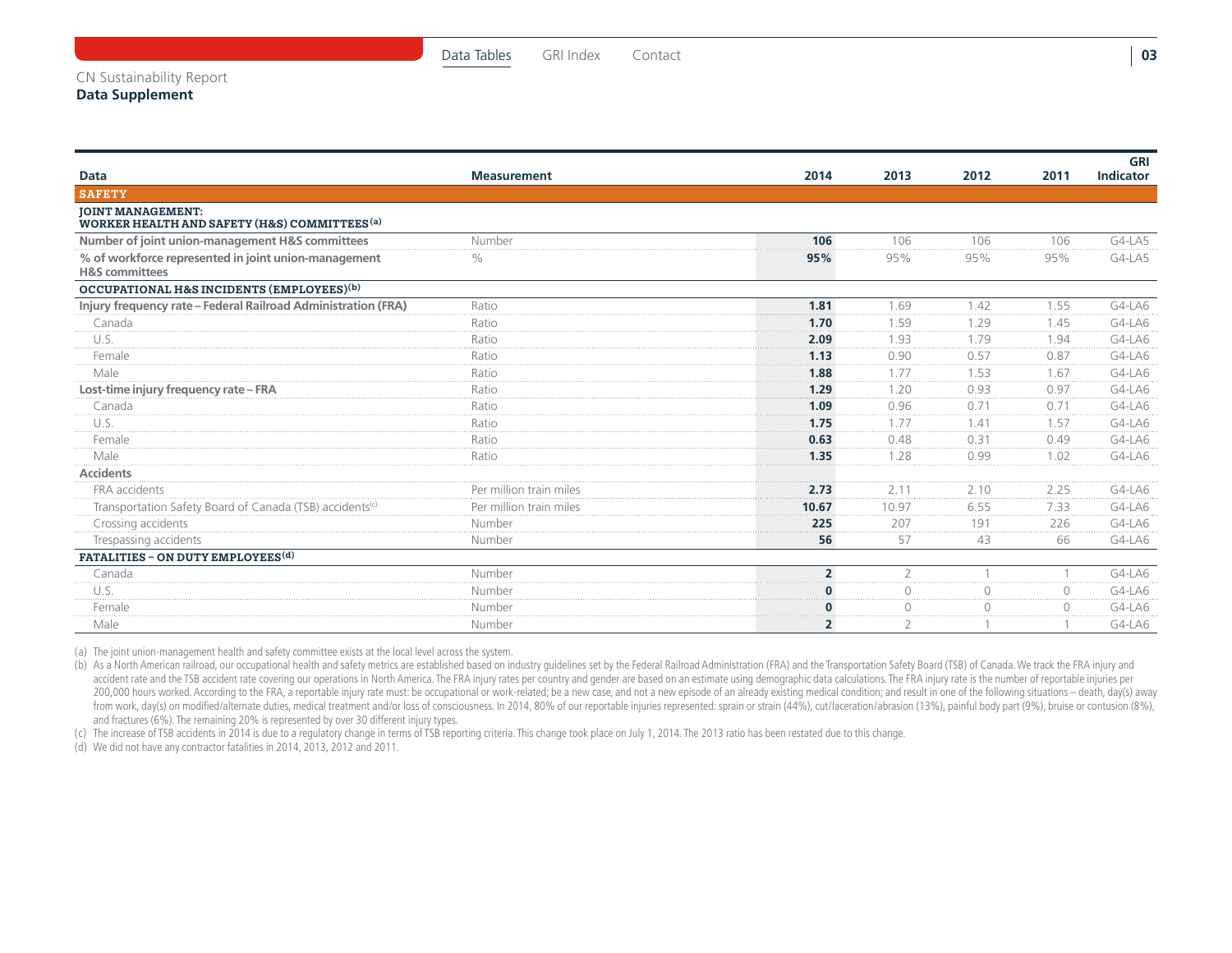| Data                                                             | <b>Measurement</b>           | 2014         | 2013    | 2012    | 2011    | GRI<br><b>Indicator</b> |
|------------------------------------------------------------------|------------------------------|--------------|---------|---------|---------|-------------------------|
| <b>PEOPLE</b>                                                    |                              |              |         |         |         |                         |
| <b>TOTAL EMPLOYEES</b>                                           |                              |              |         |         |         |                         |
| Total number of full-time employees (end of year) <sup>(a)</sup> | Total number                 | 25,530       | 23,721  | 23,430  | 23,230  | $G4-9$                  |
| CN employees <sup>(b)</sup>                                      | Total number                 | 24,131       | 22,698  | 22,391  | 22,268  | $G4-9$                  |
| CN employees with fixed-term contract                            | Total number                 | 86           | 75      | 108     | 145     | $G4-9$                  |
| CN wholly-owned subsidiaries employees                           | Total number                 | 1,313        | 948     | 931     | 817     | $G4-9$                  |
| EMPLOYEE BY REGION, GENDER AND TYPE                              |                              |              |         |         |         |                         |
| Canada                                                           | Total number                 | 16,957       | 15,953  | 15,615  | 15,525  | $G4 - 10$               |
| U.S.                                                             | Total number                 | 7,174        | 6,745   | 6,776   | 6,743   | $G4-10$                 |
| Female                                                           | Total number                 | 2,110        | 1,989   | 1,980   | 1,929   | $G4 - 10$               |
| Male                                                             | Total number                 | 22,021       | 20,709  | 20,411  | 20,339  | $G4-10$                 |
| Part-time employees <sup>(c)</sup>                               | Total number                 | $\mathbf{0}$ | $\circ$ | $\circ$ | $\circ$ | $G4-10$                 |
| <b>EMPLOYEE BY CONTRACT (c)</b>                                  |                              |              |         |         |         |                         |
| <b>Permanent contract</b>                                        | Total number                 | 24,045       | 22,623  | 22,283  | 22,123  | $G4 - 10$               |
| Female                                                           | Total number                 | 2,072        | 1,961   | 1,957   | 1,909   | $G4 - 10$               |
| Male                                                             | Total number                 | 21,973       | 20,662  | 20,326  | 20,214  | $G4-10$                 |
| <b>Fixed-term contract</b>                                       |                              |              |         |         |         |                         |
| Female                                                           | Total number                 | 38           | 28      | 23      | 20      | $G4-10$                 |
| Male                                                             | Total number                 | 48           | 47      | 85      | 125     | $G4 - 10$               |
| <b>COLLECTIVE BARGAINING AGREEMENTS</b>                          |                              |              |         |         |         |                         |
| % of employees covered by collective bargaining agreements       | % of total employees         | 80.72%       | 79.65%  | 79.05%  | 79.01%  | $G4-11$                 |
| <b>NEW EMPLOYEE HIRES</b>                                        |                              |              |         |         |         |                         |
| Application pool (via CN website)                                | Total number                 | 185,370      | 161,022 | 119,082 | N/A     |                         |
| Total employee new hires                                         | Total number                 | 3,786        | 2,525   | 2,398   | 2,991   | G4-LA1                  |
| New employee hire rate                                           | % of total employees         | 15%          | 11%     | 10%     | 13%     | $G4-LA1$                |
| Age group                                                        |                              |              |         |         |         |                         |
| New employee hires below 30 years old                            | Total number of new hires    | 1,998        | 1,271   | 1,251   | 1,364   | $G4-LA1$                |
| % new employee hires below 30 years old                          | % of total employee new hire | 53%          | 50%     | 52%     | 46%     | $G4-LA1$                |
| New employee hires between 30-50 years old                       | Total number of new hires    | 1,676        | 1,154   | 1,078   | 1,514   | G4-LA1                  |
| % new employee hires between 30-50 years old                     | % of total employee new hire | 44%          | 46%     | 45%     | 51%     | $G4-LA1$                |
| New employee hires above 50 years old                            | Total number of new hires    | 112          | 100     | 69      | 113     | G4-LA1                  |
| % new employee hires above 50 years old                          | % of total employee new hire | 3%           | 4%      | 3%      | 4%      | $G4-LA1$                |
| Gender                                                           |                              |              |         |         |         |                         |
| Female                                                           | Total number of new hires    | 281          | 169     | 230     | 248     | $G4-LA1$                |
| % new employee hires - female                                    | % of total employee new hire | 7%           | 7%      | 10%     | 8%      | $G4-LA1$                |
| Male                                                             | Total number of new hires    | 3,505        | 2,356   | 2,168   | 2,743   | G4-LA1                  |
| % new employee hires - male                                      | % of total employee new hire | 93%          | 93%     | 90%     | 92%     | $G4-LA1$                |
| Region                                                           |                              |              |         |         |         |                         |
| Canada                                                           | Total number of new hires    | 2,741        | 1,961   | 1,806   | 2,232   | $G4-LA1$                |
| % of new employee hire in Canada                                 | % of total employee new hire | 72%          | 78%     | 75%     | 75%     | $G4-LA1$                |
| U.S.                                                             | Total number of new hires    | 1,045        | 564     | 592     | 759     | G4-LA1                  |
| % of new employee hire in the U.S.                               | % of total employee new hire | 28%          | 22%     | 25%     | 25%     | $G4-LA1$                |

[Data Tables](#page-1-0) [GRI Index](#page-9-0) Contact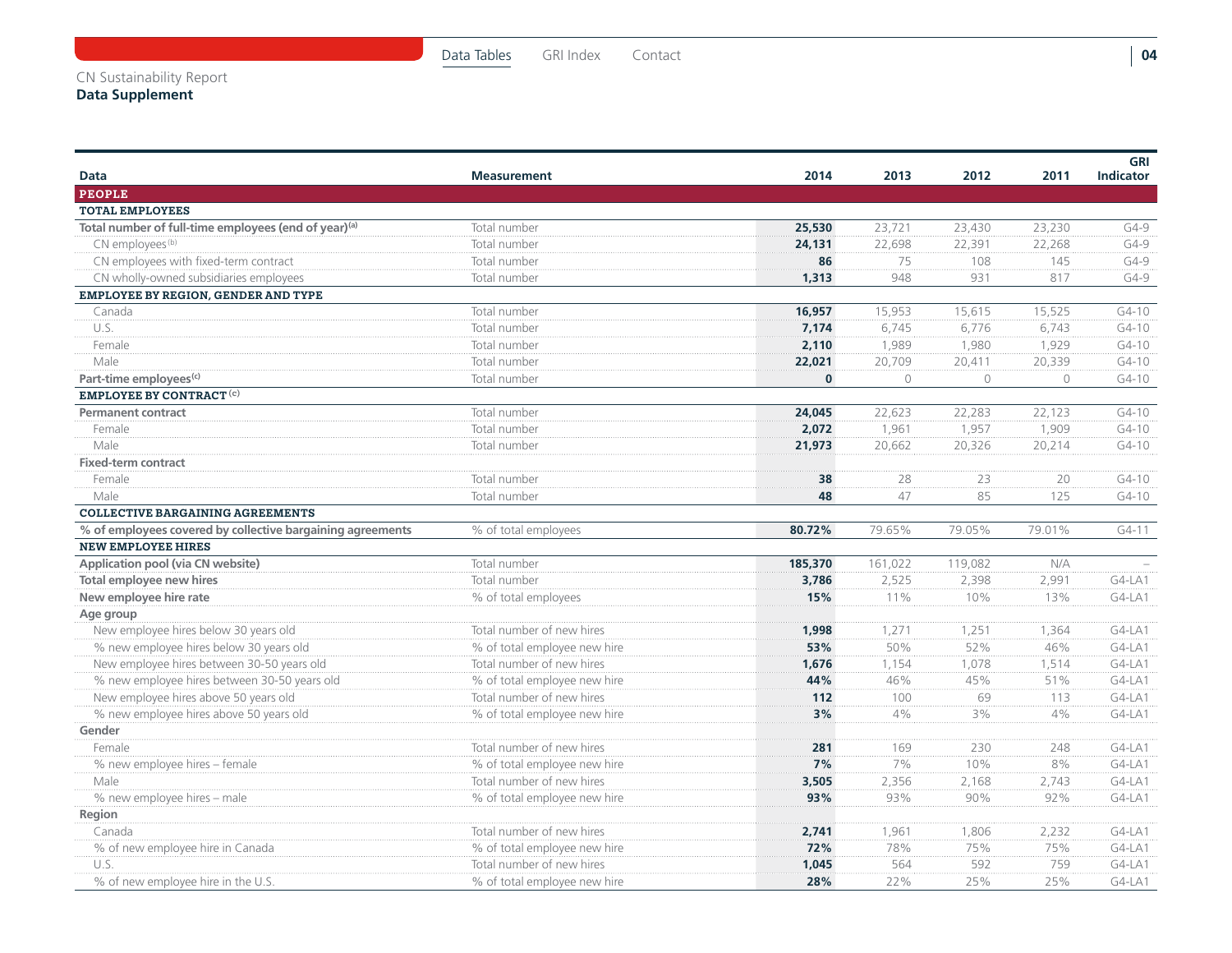| <b>Data</b>                                 | <b>Measurement</b>                             | 2014      | 2013      | 2012    | 2011    | <b>GRI</b><br><b>Indicator</b> |
|---------------------------------------------|------------------------------------------------|-----------|-----------|---------|---------|--------------------------------|
| <b>PEOPLE</b>                               |                                                |           |           |         |         |                                |
| <b>EMPLOYEE TURNOVER(d)</b>                 |                                                |           |           |         |         |                                |
| Total versus voluntary rate                 |                                                |           |           |         |         |                                |
| Total employee turnover number              | Total number                                   | 2,458     | 2,295     | 2,263   | 2,219   | $G4-LA1$                       |
| % total employee turnover rate              | % of total employee turnover number            | 10.2%     | 10.1%     | 10.1%   | 10.0%   | $G4-LA1$                       |
| Total voluntary employee turnover number    | Total number                                   | 852       | 775       | 656     | 667     | $G4-LA1$                       |
| % voluntary employee turnover rate          | % of total employee voluntary turnover number  | 3.5%      | 3.4%      | 2.9%    | 3.0%    | $G4-LA1$                       |
| % employee pride                            | % of new hires proud to be at CN               | 96%       | 95%       | 92%     | 85%     |                                |
| Age group                                   |                                                |           |           |         |         |                                |
| Employee turnover below 30 years old        | Total number                                   | 497       | 429       | 407     | 392     | $G4-LA1$                       |
| % employee turnover below 30 years old      | % of total employee turnover number            | 2.1%      | 1.9%      | 1.8%    | 1.8%    | $G4-LA1$                       |
| Employee turnover between 30-50 years old   | Total number                                   | 794       | 673       | 659     | 616     | $G4-LA1$                       |
| % employee turnover between 30-50 years old | % of total employee turnover number            | 3.3%      | 3.0%      | 2.9%    | 2.8%    | $G4-LA1$                       |
| Employee turnover above 50 years old        | Total number                                   | 1,167     | 1,193     | 1,197   | 1,211   | $G4-LA1$                       |
| % employee turnover above 50 years old      | % of total employee turnover number            | 4.8%      | 5.3%      | 5.3%    | 5.4%    | $G4-LA1$                       |
| Gender                                      |                                                |           |           |         |         |                                |
| Employee turnover - women                   | Total number                                   | 187       | 165       | 160     | 138     | $G4-LA1$                       |
| % employee turnover - women                 | % of total employee turnover number            | 0.8%      | 0.7%      | 0.7%    | 0.6%    | $G4-LA1$                       |
| Employee turnover - men                     | Total number                                   | 2,271     | 2,130     | 2,103   | 2,081   | $G4-LA1$                       |
| % employee turnover - men                   | % of total employee turnover number            | 9.4%      | 9.4%      | 9.4%    | 9.3%    | G4-LA1                         |
| Region                                      |                                                |           |           |         |         |                                |
| Canada                                      | Total number                                   | 1,882     | 1,739     | 1,647   | 1,573   | $G4-LA1$                       |
| % employee turnover in Canada               | % of total employee turnover number            | 7.8%      | 7.7%      | 7.4%    | 7.1%    | $G4-LA1$                       |
| U.S.                                        | Total number                                   | 576       | 556       | 616     | 646     | $G4-LA1$                       |
| % employee turnover in the U.S.             | % of total employee turnover number            | 2.4%      | 2.4%      | 2.8%    | 2.9%    | $G4-LA1$                       |
| <b>ABSENTEEISM RATES<sup>(e)</sup></b>      |                                                |           |           |         |         |                                |
| Female                                      | % of absentee hours on actual hours of service | 2.27      | 2.58      | 2.67    | 2.72    | $G4-LAG$                       |
| Male                                        | % of absentee hours on actual hours of service | 1.38      | 1.56      | 1.78    | 1.75    | $G4-LAG$                       |
| Canada                                      | % of absentee hours on actual hours of service | 1.52      | 1.64      | 1.64    | 1.54    | $G4-LAG$                       |
| U.S.                                        | % of absentee hours on actual hours of service | 1.26      | 1.57      | 2.24    | 2.36    | G4-LA6                         |
| <b>TRAINING AND EDUCATION</b>               |                                                |           |           |         |         |                                |
| <b>Total hours of training</b>              | Total number of hours                          | 1,627,391 | 1,469,980 | 847.184 | 797.615 |                                |
| <b>Average training hours</b>               |                                                |           |           |         |         |                                |
| Employee                                    | Average hours                                  | 67.4      | 64.7      | 37.8    | 34.7    | $G4-LA9$                       |
| Female                                      | Average hours                                  | 43.1      | 29.1      | 20.9    | 22.6    | $G4-LA9$                       |
| Male                                        | Average hours                                  | 69.8      | 68.3      | 35.3    | 34.9    | $G4-LA9$                       |
| Management                                  | Average hours                                  | 42.9      | 51.1      | 37.0    | 27.0    | $G4-LA9$                       |
| Unionized                                   | Average hours                                  | 73.3      | 68.2      | 36.0    | 33.0    | G4-LA9                         |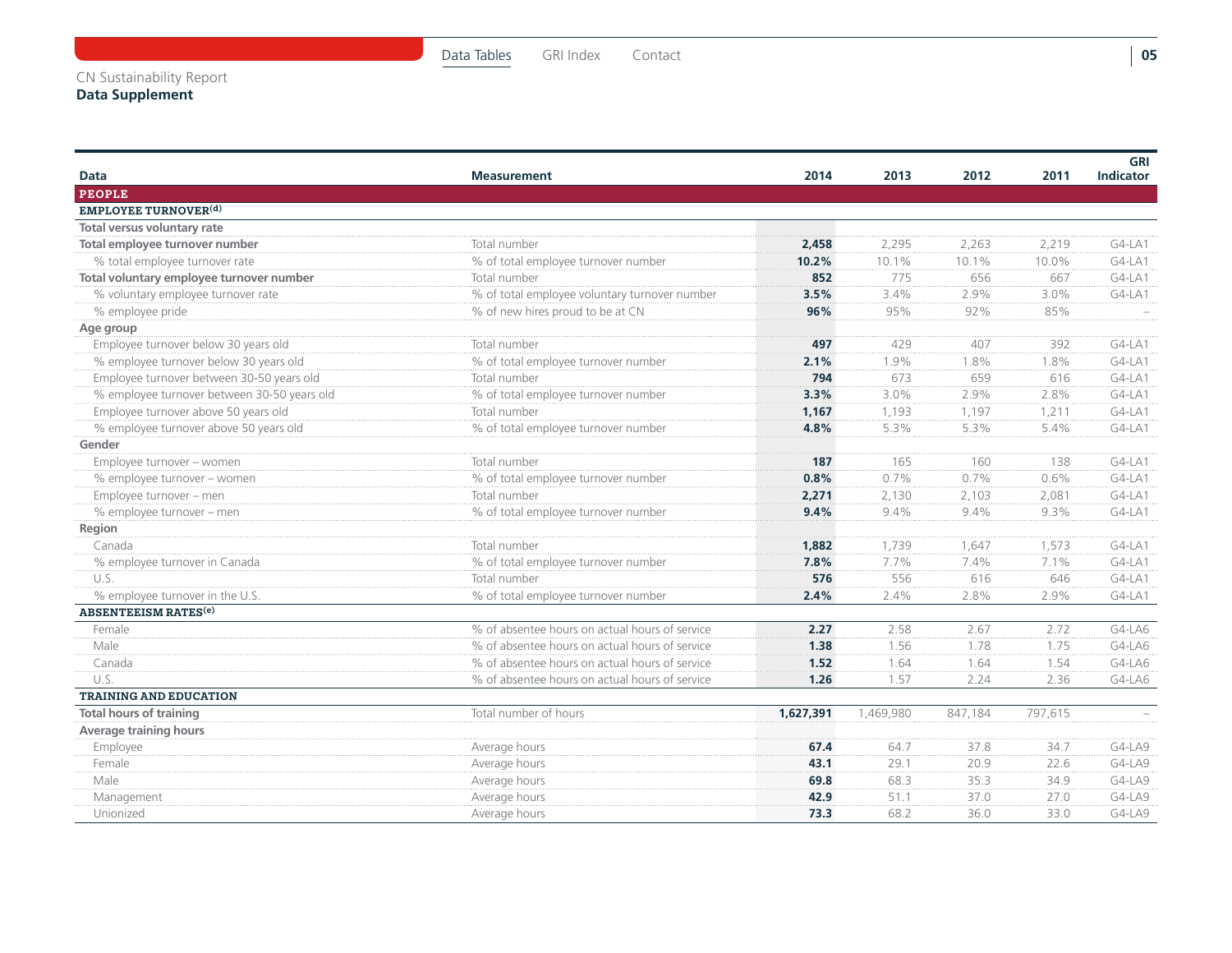| Data                                              | <b>Measurement</b>                | 2014   | 2013   | 2012   | 2011   | GRI<br><b>Indicator</b> |
|---------------------------------------------------|-----------------------------------|--------|--------|--------|--------|-------------------------|
| <b>PEOPLE</b>                                     |                                   |        |        |        |        |                         |
| REGULAR PERFORMANCE AND CAREER DEVELOPMENT REVIEW |                                   |        |        |        |        |                         |
| % of total employees receiving reviews            | % of total employees              | 100%   | 100%   | 100%   | 100%   | G4-LA11                 |
| DIVERSITY AND EQUAL OPPORTUNITY                   |                                   |        |        |        |        |                         |
| <b>Females</b>                                    | % of total employees              | 8.74%  | 8.76%  | 8.84%  | 8.66%  | G4-LA12                 |
| Diversity in Canada <sup>(f)</sup>                | % of total employees              | 13.1%  | 12.3%  | 12.0%  | 11.8%  | G4-LA12                 |
| Diversity in the U.S.(g)                          | % of total employees              | 17.1%  | 16.9%  | 17.0%  | 17.0%  | G4-LA12                 |
| Age group                                         |                                   |        |        |        |        |                         |
| % over 50                                         | % of total employees              | 30.1%  | 34.0%  | 17.8%  | 16.2%  | G4-LA12                 |
| % over 30-50                                      | % of total employees              | 48.0%  | 47.0%  | 45.8%  | 45.3%  | G4-LA12                 |
| % below 30                                        | % of total employees              | 21.9%  | 19.0%  | 36.3%  | 38.5%  | G4-LA12                 |
| Governance bodies                                 |                                   |        |        |        |        |                         |
| <b>Board of Directors</b>                         | Total number                      | 11     | 13     | 13     | N/A    | G4-LA12                 |
| % of females                                      | % of total Board                  | 27%    | 23%    | 15%    | N/A    | G4-LA12                 |
| % over 50                                         | % of total Board                  | 100%   | 100%   | 100%   | N/A    | G4-LA12                 |
| % diversity in Canada <sup>(f)</sup>              | % of total Board                  | 0%     | $0\%$  | $0\%$  | $0\%$  | G4-LA12                 |
| % diversity in the U.S.(g)                        | % of total Board                  | 0%     | $0\%$  | $0\%$  | $0\%$  | G4-LA12                 |
| <b>Employee categories</b>                        |                                   |        |        |        |        |                         |
| Senior management                                 | Total number of senior management | 200    | 203    | 205    | 198    | G4-LA12                 |
| % of females                                      | % of senior management            | 15%    | 15%    | 13%    | 13%    | G4-LA12                 |
| % over 50                                         | % of senior management            | 44%    | 50%    | 56%    | 60%    | G4-LA12                 |
| % over 30-50                                      | % of senior management            | 57%    | 50%    | 44%    | 40%    | $G4-LA12$               |
| % diversity in Canada <sup>(f)</sup>              | % of senior management            | 5%     | 6%     | 9%     | 10%    | G4-LA12                 |
| % diversity in the U.S.(g)                        | % of senior management            | 8%     | 8%     | N/A    | N/A    | G4-LA12                 |
| Management                                        | Total number of management        | 4,452  | 4,417  | 4,485  | 4.477  | G4-LA12                 |
| % of females                                      | % of management                   | 23%    | 23%    | 22%    | 22%    | G4-LA12                 |
| % over 50                                         | % of management                   | 35%    | 36%    | 38%    | 39%    | G4-LA12                 |
| % over 30-50                                      | % of management                   | 55%    | 54%    | 52%    | 51%    | G4-LA12                 |
| % below 30                                        | % of management                   | 10%    | 9%     | 10%    | 9%     | G4-LA12                 |
| % diversity in Canada(f)                          | % of management                   | 15%    | 15%    | 14%    | 14%    | G4-LA12                 |
| % diversity in the U.S.(g)                        | % of management                   | 16%    | 15%    | N/A    | N/A    | G4-LA12                 |
| Non-management                                    | Total number of non-management    | 19,479 | 18,078 | 17,701 | 17,593 | G4-LA12                 |
| % of females                                      | % of non-management               | 5%     | 5%     | 5%     | 5%     | G4-LA12                 |
| % over 50                                         | % of non-management               | 29%    | 33%    | 36%    | 38%    | G4-LA12                 |
| % over 30-50                                      | % of non-management               | 46%    | 45%    | 44%    | 44%    | G4-LA12                 |
| % below 30                                        | % of non-management               | 25%    | 22%    | N/A    | N/A    | G4-LA12                 |
| % diversity in Canada <sup>(f)</sup>              | % of non-management               | 13%    | 12%    | 11%    | 11%    | G4-LA12                 |
| % diversity in the U.S.(g)                        | % of non-management               | 17%    | 17%    | N/A    | N/A    | G4-LA12                 |

**06**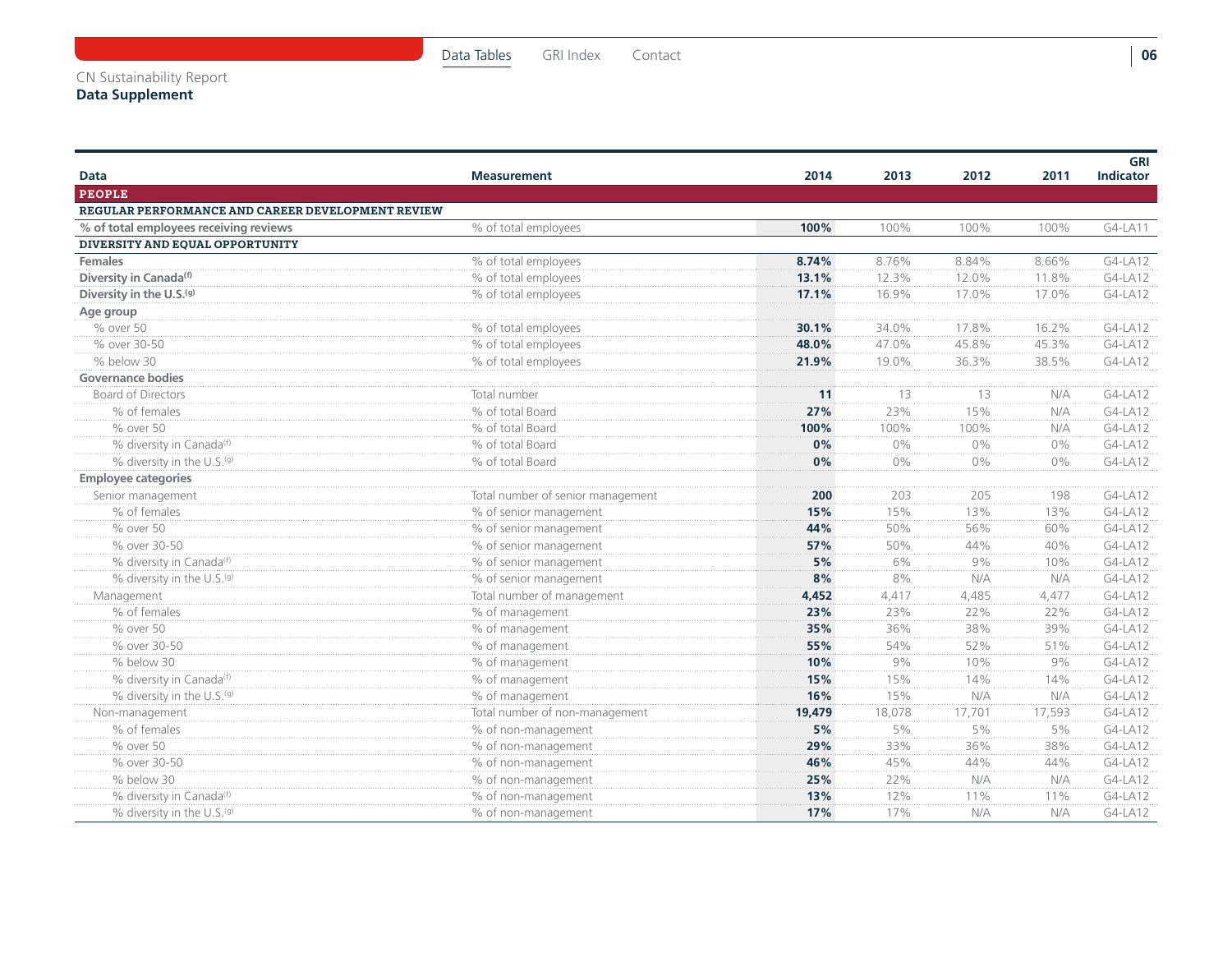#### CN Sustainability Report

| Data<br><b>PEOPLE</b>                    | <b>Aeasurement</b>    | 2014  | 2013  | 2012  | 2011 | GRI<br>Indicator   |
|------------------------------------------|-----------------------|-------|-------|-------|------|--------------------|
| EQUAL REMUNERATION FOR WOMEN AND MEN (h) |                       |       |       |       |      |                    |
| Senior management                        | Ratio of women to men | 0.952 | 0.986 | 0977  | NI/A | $G4-I$ $\Delta$ 13 |
| Management                               | Ratio of women to men | 0.968 | በ 975 | 0.976 | N/A  | $G4-I$ $\Delta$ 13 |
| Non-management                           | Ratio of women to men | 0.803 | 0.824 | 0.850 | N/A  | $G4-I$ $\Delta$ 13 |

(a) The total number of employees (end of year) is provided as reported in the 2014 CN Annual Report.

(b) The breakdown of employee data in the data table covers CN employees only. The breakdown of employee data is not available for employees with fixed-term contracts or for CN wholly-owned subsidiaries.

(c) As defined by national laws.

(d) Employee turnover is the number of employees who leave the organization voluntarily or due to dismissal, retirement, or death in service.

(e) The absenteeism rate is the number of casual actual absentee hours of our unionized employees expressed as a percentage of the actual number of hours an employee was available to work during a given year (hours of serv are reduced for any prolonged absences, lost-time days, etc. The absenteeism rate does not include any known prolonged absences (i.e.: sick leave, extended injury leaves) or absences related to holidays, study, maternity o compassionate leave.

(f ) The diversity % for Canada includes the following designated groups: visible minorities, persons with disabilities and Aboriginals.

(g) The diversity % for the U.S. includes the group called Minority.

(h) The ratio is based on basic salary in North America. Significant location represents our operations in Canada and the U.S.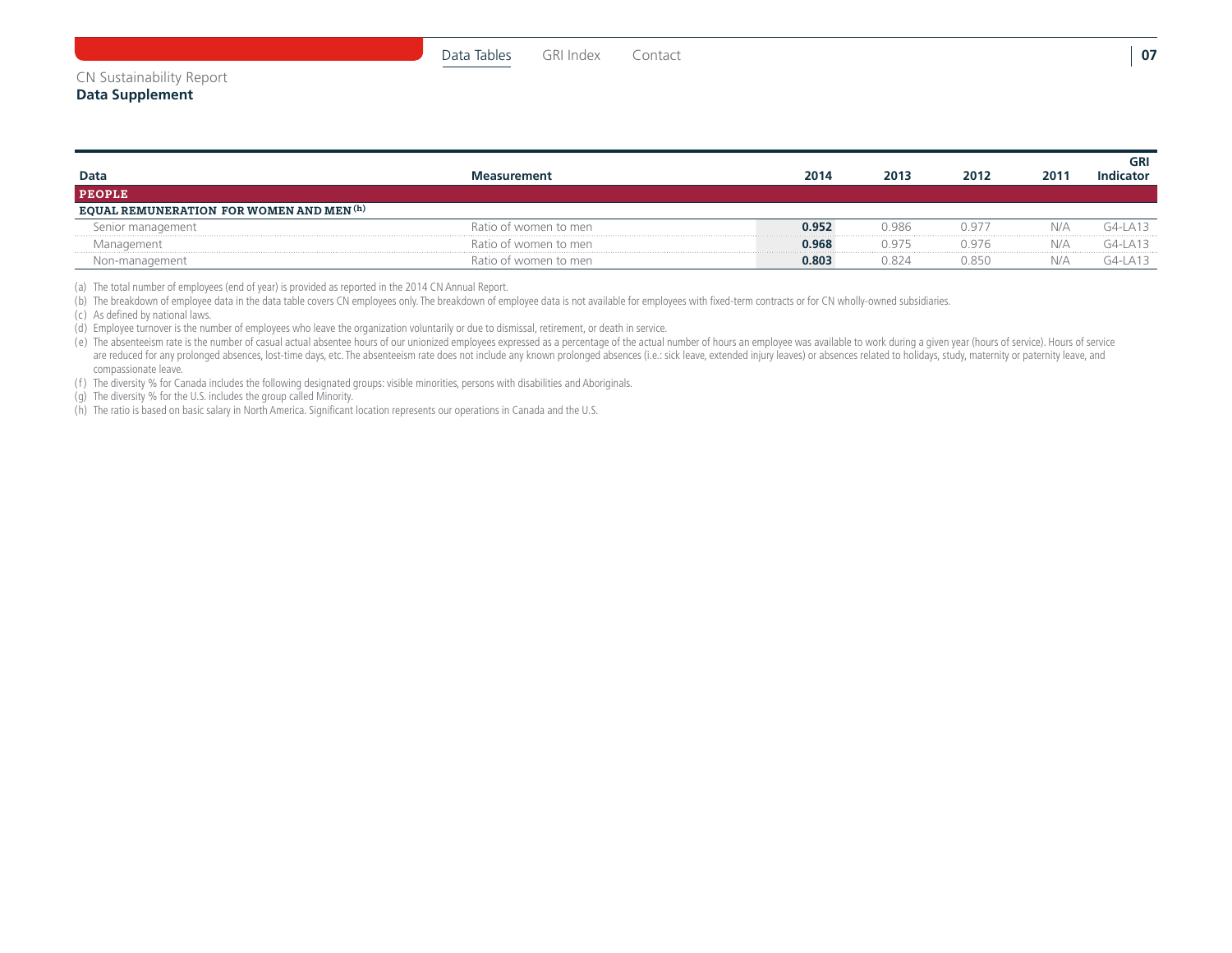**GRI Indicator**

G4-LA14 G4-HR10 G4-SO9

| Data                                                                                         | <b>Measurement</b> | 2014   | 2013   | 2012  | 2011  | <b>GRI</b><br>Indicator |
|----------------------------------------------------------------------------------------------|--------------------|--------|--------|-------|-------|-------------------------|
| <b>COMMUNITY AND ECONOMY</b>                                                                 |                    |        |        |       |       |                         |
| <b>ECONOMIC PERFORMANCE</b>                                                                  |                    |        |        |       |       |                         |
| Direct economic value generated (revenue)                                                    | \$ million         | 12,134 | 10.575 | 9,920 | 9,028 | $G4-EC1$                |
| <b>Economic value distributed</b>                                                            | \$ million.        | 9,068  | 8,338  | 7,195 | 6.815 | $G4-EC1$                |
| Operating costs                                                                              | \$ million         | 7,510  | 6.702  | 6,235 | 5.732 | $G4-EC1$                |
| Labour and fringe benefits                                                                   | \$ million         | 2,319  | 2.182  | 1.952 | .812  | $G4-EC1$                |
| Purchased services, materials and fuel                                                       | \$ million         | 3,444  | 2.970  | 2.772 | 2.532 | $G4-EC1$                |
| Other <sup>(a)</sup>                                                                         | \$ million         | 1.747  | .550   |       | .388  | $G4-EC1$                |
| Payments to providers of capital - dividends                                                 | \$ million.        | 818    | 724    | 652   | 585   | G4-FC1                  |
| Payments to governments                                                                      | \$ million.        | 722    | 890    | 289   | 482   | $G4-EC1$                |
| Payments to Canadian tax authorities                                                         | \$ million.        | 427    | 610    | 138   | 360   | G4-EC 1                 |
| Payments to U.S. tax authorities                                                             | \$ million.        | 295    | 280    | 51    | 122   | G4-FC 1                 |
| Community investment                                                                         | \$ million.        | 18.3   | 21.9   | 18.8  | 16.0  | $G4-EC1$                |
| Economic value retained                                                                      | \$ million         | 3,066  | 2,237  | 2,725 | 2,213 | $G4-EC1$                |
| Critical suppliers screened on environmental, social and<br>governance issues <sup>(b)</sup> | $\%$               | 57%    | 74%    |       |       | G4-EN32<br>G4-LA14      |

(a) Other expenses includes depreciation and amortization, equipment rents and casualty, and other.

(b) The percentage represents the number of our critical suppliers that have been screened on environmental, social and governance issues. It includes new suppliers that fall into the critical supplier category.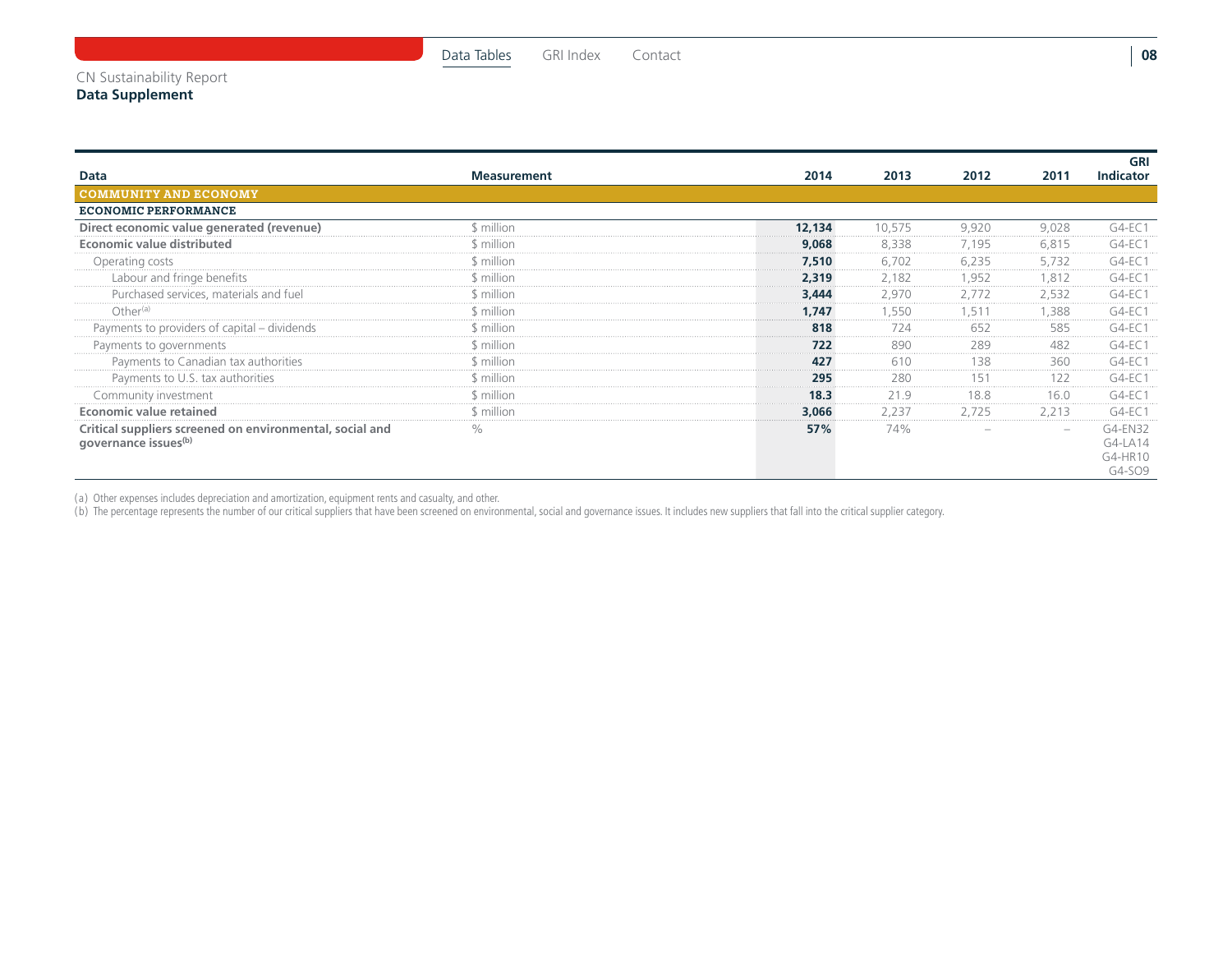### <span id="page-9-0"></span>GRI Index

The following Global Reporting Initiative Index has been developed in accordance with the GRI G4 Guidelines core option. The Index provides references to relevant information presented in the 2014 Sustainability Report, as well as other corporate disclosures such as the Annual Report to Shareholders and other regulatory or voluntary reports.

#### General Standard DisclosureS

|          | <b>General Standard Disclosures</b>                                                                                               | <b>Location and Page</b>                                                                                                                                  | <b>External Assurance</b> |
|----------|-----------------------------------------------------------------------------------------------------------------------------------|-----------------------------------------------------------------------------------------------------------------------------------------------------------|---------------------------|
|          | <b>STRATEGY AND ANALYSIS</b>                                                                                                      |                                                                                                                                                           |                           |
| $G4-1$   | Statement from most senior decision-maker                                                                                         | Sustainability Report, Message from the Chairman, p. 1 and<br>Message from the President and CEO, p. 3                                                    |                           |
|          | <b>ORGANIZATIONAL PROFILE</b>                                                                                                     |                                                                                                                                                           |                           |
| $G4-3$   | Name of the organization                                                                                                          | Sustainability Report, Inside back cover, About CN                                                                                                        |                           |
| $G4 - 4$ | Primary brands, products, and services                                                                                            | Sustainability Report, Our Business, p. 4<br>2015 Investor Factbook, Company Profile<br>CN Website, Our Business                                          |                           |
| $G4-5$   | Location of the organization's headquarters                                                                                       | Sustainability Report, Back cover                                                                                                                         |                           |
| $G4-6$   | Number and name of countries where the organization operates                                                                      | Sustainability Report, Our Business, p. 4                                                                                                                 |                           |
| $G4-7$   | Nature of ownership and legal form                                                                                                | Sustainability Report, Inside back cover, About CN                                                                                                        |                           |
| $G4-8$   | Markets served                                                                                                                    | Sustainability Report, Our Business, pp. 4-5<br>2015 Investor Factbook, Company Profile<br>CN Website, Our Business                                       |                           |
| $G4-9$   | Scale of the organization                                                                                                         | Sustainability Report, Our Business, p. 4, Performance Data Summary, p. 65 and<br>Data Supplement, p. 4                                                   |                           |
| $G4-10$  | Size of the workforce                                                                                                             | Sustainability Report, Performance Data Summary, p. 65 and<br>Data Supplement, p. 4                                                                       |                           |
| $G4-11$  | Employees covered by collective bargaining agreements                                                                             | Sustainability Report, Performance Data Summary, p. 65                                                                                                    |                           |
| $G4-12$  | Organization's supply chain                                                                                                       | Sustainability Report, Creating Value, p. 5                                                                                                               |                           |
| $G4-13$  | Significant changes to the organization's size, ownership or supply chain                                                         | 2014 Annual Information Form, General Development of the Business, pp. 3-11                                                                               |                           |
| $G4-14$  | Addressing the precautionary approach or principle                                                                                | Sustainability Report, Reinforcing Ethics and Integrity, Our Initiatives, p. 61<br>Management Information Circular 2015, Risk Management Oversight, p. 23 |                           |
| $G4-15$  | External economic, environmental and social charters, principles or initiatives subscribed<br>to, or endorsed by the organization | Sustainability Report, Reinforcing Ethics and Integrity, Our Initiatives, p. 61                                                                           |                           |
| G4-16    | List memberships of associations and national or international advocacy organizations                                             | Sustainability Report, Awards and Recognition, p. 2<br>2014 Carbon Disclosure Project Response, Question 2.3                                              |                           |

**09**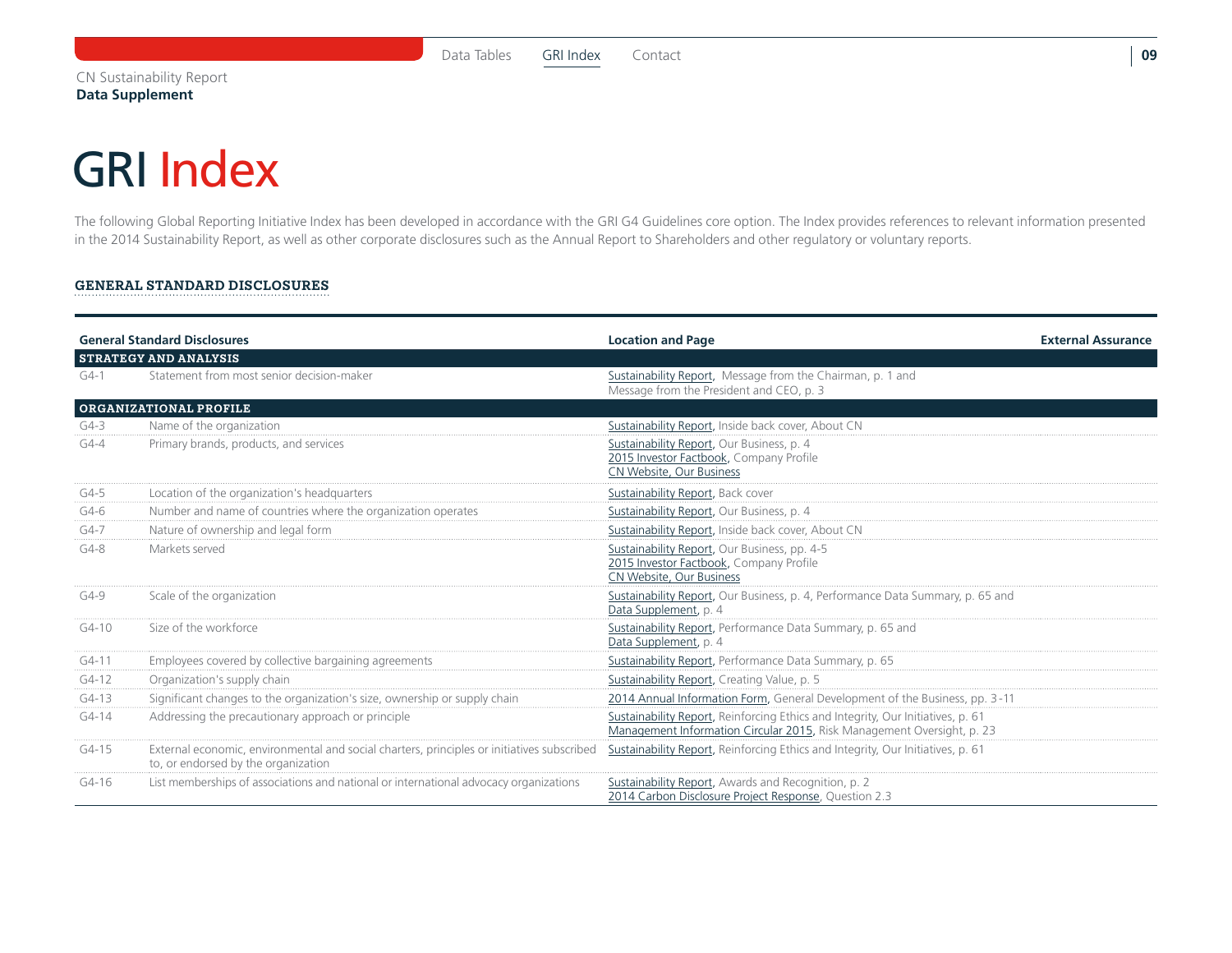**10**

#### **Data Supplement**

|                   | <b>General Standard Disclosures</b>                                                                                                           | <b>Location and Page</b>                                                                                                              | <b>External Assurance</b> |
|-------------------|-----------------------------------------------------------------------------------------------------------------------------------------------|---------------------------------------------------------------------------------------------------------------------------------------|---------------------------|
|                   | <b>IDENTIFIED MATERIAL ASPECTS AND BOUNDARIES</b>                                                                                             |                                                                                                                                       |                           |
| $G4-17$           | Entities included in the organization's financial statements and those not covered<br>in the report                                           | 2014 Annual Information Form, Subsidiaries, p. 2                                                                                      |                           |
| $G4-18$           | Process for defining report content and aspect boundaries                                                                                     | Sustainability Report, Contents, Inside cover, Our Priorities, p. 11,<br>Performance Data Summary, pp. 64-65                          |                           |
| $G4-19$           | Material aspects identified in the process for defining report content                                                                        | Sustainability Report, Our Priorities, p. 11                                                                                          |                           |
| $G4-20$           | Aspect boundary for each material aspect within the organization                                                                              | Sustainability Report, Our Priorities, p. 11                                                                                          |                           |
| $G4-21$           | Aspect boundary for each material aspect outside the organization                                                                             | Sustainability Report, Our Priorities, p. 11                                                                                          |                           |
| $G4-22$           | Effects of restatements of information provided in previous reports                                                                           | There are no material restatements within the report.                                                                                 |                           |
| $G4-23$           | Significant changes from previous reporting periods                                                                                           | Sustainability Report, Performance Data Summary, footnotes, pp. 64-65                                                                 |                           |
|                   | <b>STAKEHOLDER ENGAGEMENT</b>                                                                                                                 |                                                                                                                                       |                           |
| $G4 - 24$         | Stakeholder groups engaged by the organization                                                                                                | Sustainability Report, p. 10                                                                                                          |                           |
| $G4-25$           | Basis for identification and selection of stakeholders with whom to engage                                                                    | Sustainability Report, p. 10                                                                                                          |                           |
| $G4-26$           | Organization's approach to stakeholder engagement                                                                                             | Sustainability Report, p. 10                                                                                                          |                           |
| G4-27             | Key topics and concerns raised through stakeholder engagement and response<br>to key topics                                                   | Sustainability Report, p. 11 and Stakeholders Ask sections of the report                                                              |                           |
|                   | <b>REPORT PROFILE</b>                                                                                                                         |                                                                                                                                       |                           |
| $G4-28$           | Reporting period                                                                                                                              | Sustainability Report, About this Report, Our Approach and Scope, p. 66                                                               |                           |
| G4-29             | Date of most recent previous report                                                                                                           | Sustainability Report, About this Report, Our Approach and Scope, p. 66                                                               |                           |
| G4-30             | Reporting cycle                                                                                                                               | Sustainability Report, About this Report, Our Approach and Scope, p. 66                                                               |                           |
| $G4-31$           | Contact point for questions                                                                                                                   | Sustainability Report, About this Report, Stakeholders Ask section, p. 66                                                             |                           |
| G4-32             | GRI content index for the "in accordance" option and reference to the<br>external assurance report                                            | CN Website, Delivering Responsibly                                                                                                    |                           |
| G4-33             | Policy and practice on seeking external assurance                                                                                             | Sustainability Report, About this Report, Assurance, p. 66                                                                            |                           |
| <b>GOVERNANCE</b> |                                                                                                                                               |                                                                                                                                       |                           |
| G4-34             | Governance structure, including committees of the highest governance body<br>responsible for Economic, Environmental and Social (EES) impacts | Sustainability Report, Governing Responsibly, p. 59                                                                                   |                           |
| G4-35             | Process for delegating authority for EES topics from the highest governance body<br>to senior executives and other employees                  | Sustainability Report, Governing Responsibly, p. 59                                                                                   |                           |
| G4-36             | Executive-level position with EES responsibility                                                                                              | Sustainability Report, Governing Responsibly, p. 59                                                                                   |                           |
| G4-39             | Whether the chair of the highest governance body is also an executive officer                                                                 | Sustainability Report, Governing Responsibly, p. 59<br>Management Information Circular 2015, Independent Chairman of the Board, p. 21 |                           |
| $G4 - 40$         | Nomination and selection processes for the highest governance body and<br>its committees                                                      | Management Information Circular 2015, Director Selection, pp. 25-29                                                                   |                           |
| $G4 - 41$         | Processes for highest governance body to avoid and manage conflicts of interest                                                               | Management Information Circular 2015, Common Directorships, p. 28                                                                     |                           |
| $G4 - 42$         | Highest governance body's and senior executives' roles in approving EES values,<br>strategies, policies and goals                             | Sustainability Report, Governing Responsibly, p. 59                                                                                   |                           |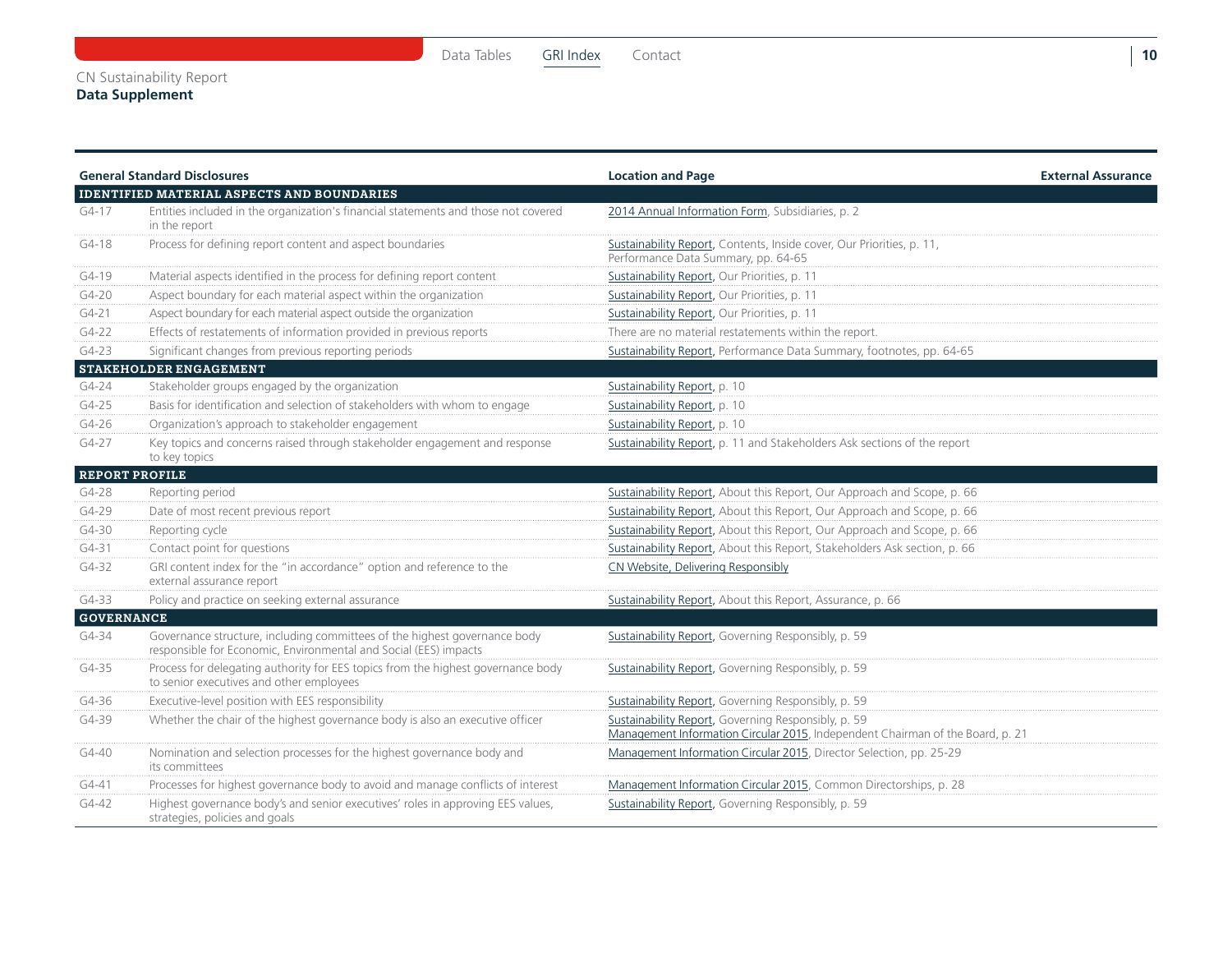|           | <b>General Standard Disclosures</b>                                                                                                               | <b>Location and Page</b>                                                                                                                                                                                               | <b>External Assurance</b> |
|-----------|---------------------------------------------------------------------------------------------------------------------------------------------------|------------------------------------------------------------------------------------------------------------------------------------------------------------------------------------------------------------------------|---------------------------|
| G4-43     | Measures to develop the highest governance body's knowledge of EES topics                                                                         | Sustainability Report, Rewarding Performance, p. 62<br>Management Information Circular 2015, Director Orientation and<br>Continuing Education, pp. 29-31                                                               |                           |
| G4-44     | Evaluation processes of the highest governance body's performance on EES                                                                          | Sustainability Report, Rewarding Performance, p. 62                                                                                                                                                                    |                           |
| G4-45     | The highest governance body's role in indentifying EES risks and opportunities                                                                    | Sustainability Report, Governing Responsibly, p. 59<br>Management Information Circular 2015, Risk Management Oversight, p. 23                                                                                          |                           |
| G4-46     | The highest governance body's role in reviewing risk management for EES                                                                           | Sustainability Report, Governing Responsibly, p. 59<br>Management Information Circular 2015, Risk Management Oversight, p. 23                                                                                          |                           |
| $G4 - 47$ | The frequency of the highest governance body's review of EES impacts, risks<br>and opportunities                                                  | Sustainability Report, Governing Responsibly, p. 59<br>Management Information Circular 2015, Board and Committee Meeting, p. 23                                                                                        |                           |
| G4-48     | The highest committee or position that formally reviews and approves the sustainability<br>report and makes sure all material aspects are covered | Sustainability Report, Governing Responsibly, p. 59                                                                                                                                                                    |                           |
| G4-49     | Process for communicating critical concerns to the highest governance body                                                                        | Sustainability Report, Reinforcing Ethics and Integrity, p. 61<br>CN Code of Conduct, pp. 79-83                                                                                                                        |                           |
| $G4 - 51$ | Remuneration policies for the highest governance body and senior executives                                                                       | Sustainability Report, Rewarding Performance, p. 62<br>Management Information Circular 2015, Board of Directors Compensation,<br>pp. 16-19 and Statement of Executive Compensation, pp. 34-35                          |                           |
| $G4-52$   | Process for determining remuneration                                                                                                              | Sustainability Report, Rewarding Performance, p. 62<br>Management Information Circular 2015, Share Ownership, p. 18, Board of Directors<br>Compensation, pp. 16-19, and Statement of Executive Compensation, pp. 34-35 |                           |
|           | <b>ETHICS AND INTEGRITY</b>                                                                                                                       |                                                                                                                                                                                                                        |                           |
| G4-56     | Values, principles, standards and norms of behavior                                                                                               | Sustainability Report, Embedding Our Values and Commitments, p. 59                                                                                                                                                     |                           |
| G4-57     | Mechanisms for seeking advice on ethical and lawful behavior                                                                                      | Sustainability Report, Reinforcing Ethics and Integrity, p. 61                                                                                                                                                         |                           |
| G4-58     | Mechanisms for reporting concerns about unethical or unlawful behavior                                                                            | Sustainability Report, Reporting Violations, p. 61                                                                                                                                                                     |                           |

**11**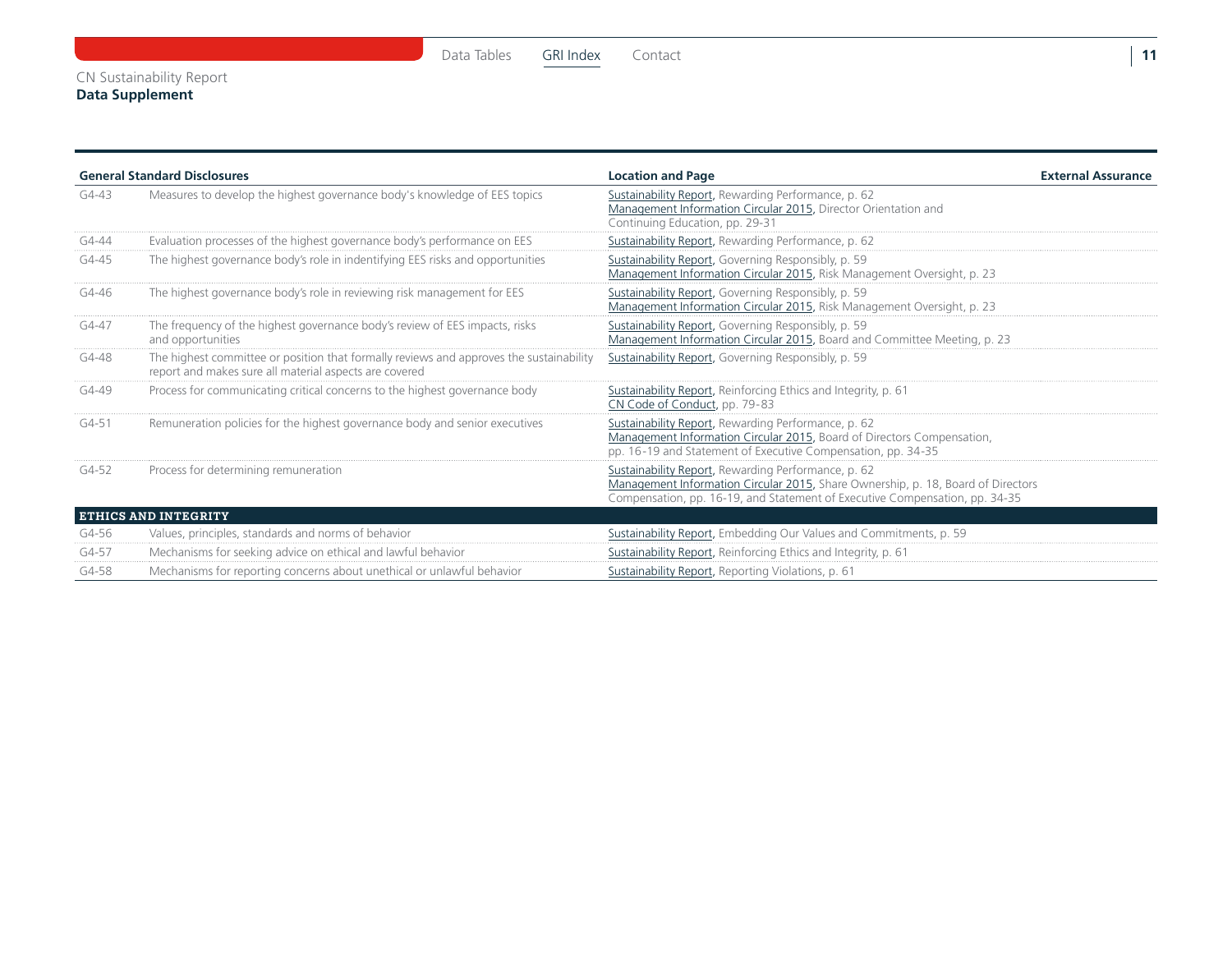#### Specific Standard Disclosures

| <b>Aspects</b>                   | DMA <sup>*</sup> and<br><b>Indicator</b> | <b>Location and Page</b>                                                                                                                                        | <b>Omissions</b>                                 | <b>External Assurance</b>                                                                                                           |
|----------------------------------|------------------------------------------|-----------------------------------------------------------------------------------------------------------------------------------------------------------------|--------------------------------------------------|-------------------------------------------------------------------------------------------------------------------------------------|
| <b>ECONOMIC</b>                  |                                          |                                                                                                                                                                 |                                                  |                                                                                                                                     |
| <b>ECONOMIC PERFORMANCE</b>      |                                          |                                                                                                                                                                 |                                                  |                                                                                                                                     |
|                                  | G4-DMA                                   | Sustainability Report, Our Business, p. 4                                                                                                                       |                                                  |                                                                                                                                     |
|                                  | $G4-EC1$                                 | Sustainability Report, Our Business, p. 4, Creating Value, p. 5,<br>Performance Data Summary, p. 65 and Data Supplement, p. 8                                   |                                                  |                                                                                                                                     |
|                                  | $G4-EC2$                                 | Sustainability Report, Emissions and Energy Efficiency, Our Initiatives, p. 17<br>2014 Carbon Disclosure Project Response, Risks and Opportunities, Section 2.1 |                                                  |                                                                                                                                     |
|                                  | $G4-EC3$                                 | 2014 Annual Report, Pensions and Other Post-Retirement Benefits, pp. 73-80                                                                                      |                                                  |                                                                                                                                     |
|                                  | $G4-EC4$                                 | CN does not obtain financial assistance from governments.                                                                                                       |                                                  |                                                                                                                                     |
| <b>INDIRECT ECONOMIC IMPACTS</b> |                                          |                                                                                                                                                                 |                                                  |                                                                                                                                     |
|                                  | G4-DMA                                   | Sustainability Report, Our Business, p. 4 and Community, Our Approach, p. 51                                                                                    |                                                  |                                                                                                                                     |
|                                  | $G4-EC7$                                 | Sustainability Report, Community, pp. 51-53, Performance Data Summary, p. 65 and<br>Data Supplement, p. 8                                                       |                                                  |                                                                                                                                     |
|                                  | $G4-EC8$                                 | Sustainability Report, Our Business, p. 4, and Community, pp. 51-53                                                                                             |                                                  |                                                                                                                                     |
| PROCUREMENT PRACTICES            |                                          |                                                                                                                                                                 |                                                  |                                                                                                                                     |
|                                  | G4-EC9                                   | Sustainability Report, Creating Value, p. 5, Creating Socio-Economic Benefits,<br>Our Initiatives, p. 55 and Data Supplement, p. 8                              |                                                  |                                                                                                                                     |
| <b>ENVIRONMENTAL</b>             |                                          |                                                                                                                                                                 |                                                  |                                                                                                                                     |
| <b>ENERGY</b>                    |                                          |                                                                                                                                                                 |                                                  |                                                                                                                                     |
|                                  | G4-DMA                                   | Sustainability Report, Environment, p. 13, and Emissions and Energy Efficiency, p. 17                                                                           |                                                  |                                                                                                                                     |
|                                  | G4-EN3                                   | Sustainability Report, Performance Data Summary, p. 64 and Data Supplement, p. 1                                                                                |                                                  |                                                                                                                                     |
|                                  | G4-EN5                                   | Sustainability Report, Performance Data Summary, p. 64 and Data Supplement, p. 1                                                                                |                                                  |                                                                                                                                     |
| <b>BIODIVERSITY</b>              |                                          |                                                                                                                                                                 |                                                  |                                                                                                                                     |
|                                  | G4-DMA                                   | Sustainability Report, Environment, p. 13, and Biodiversity and Land Management, p. 28                                                                          |                                                  |                                                                                                                                     |
|                                  | G4-EN13                                  | Sustainability Report, Biodiversity and Land Management, p. 28,<br>Performance Data Summary, p. 64 and Data Supplement, p. 2                                    | We expect to report this<br>information by 2017. |                                                                                                                                     |
| <b>EMISSIONS</b>                 |                                          |                                                                                                                                                                 |                                                  |                                                                                                                                     |
|                                  | G4-DMA                                   | Sustainability Report, Environment, p. 13, and Emissions and Energy Efficiency, p. 17                                                                           |                                                  |                                                                                                                                     |
|                                  | $G4$ -EN15                               | Sustainability Report, Performance Data Summary, p. 64 and footnotes, p. 65, and<br>Data Supplement, p. 1                                                       |                                                  | GHG emissions from<br>locomotive fuel<br>consumption for<br>2011-2014, representing<br>more than 85% of our<br>total GHG emissions. |
|                                  | G4-EN16                                  | Sustainability Report, Performance Data Summary, p. 64 and footnotes, p. 65, and<br>Data Supplement, p. 1                                                       |                                                  |                                                                                                                                     |
|                                  | G4-EN17                                  | Sustainability Report, Performance Data Summary, p. 64 and Data Supplement, p. 1                                                                                |                                                  |                                                                                                                                     |

[Data Tables](#page-1-0) [GRI Index](#page-9-0) Contact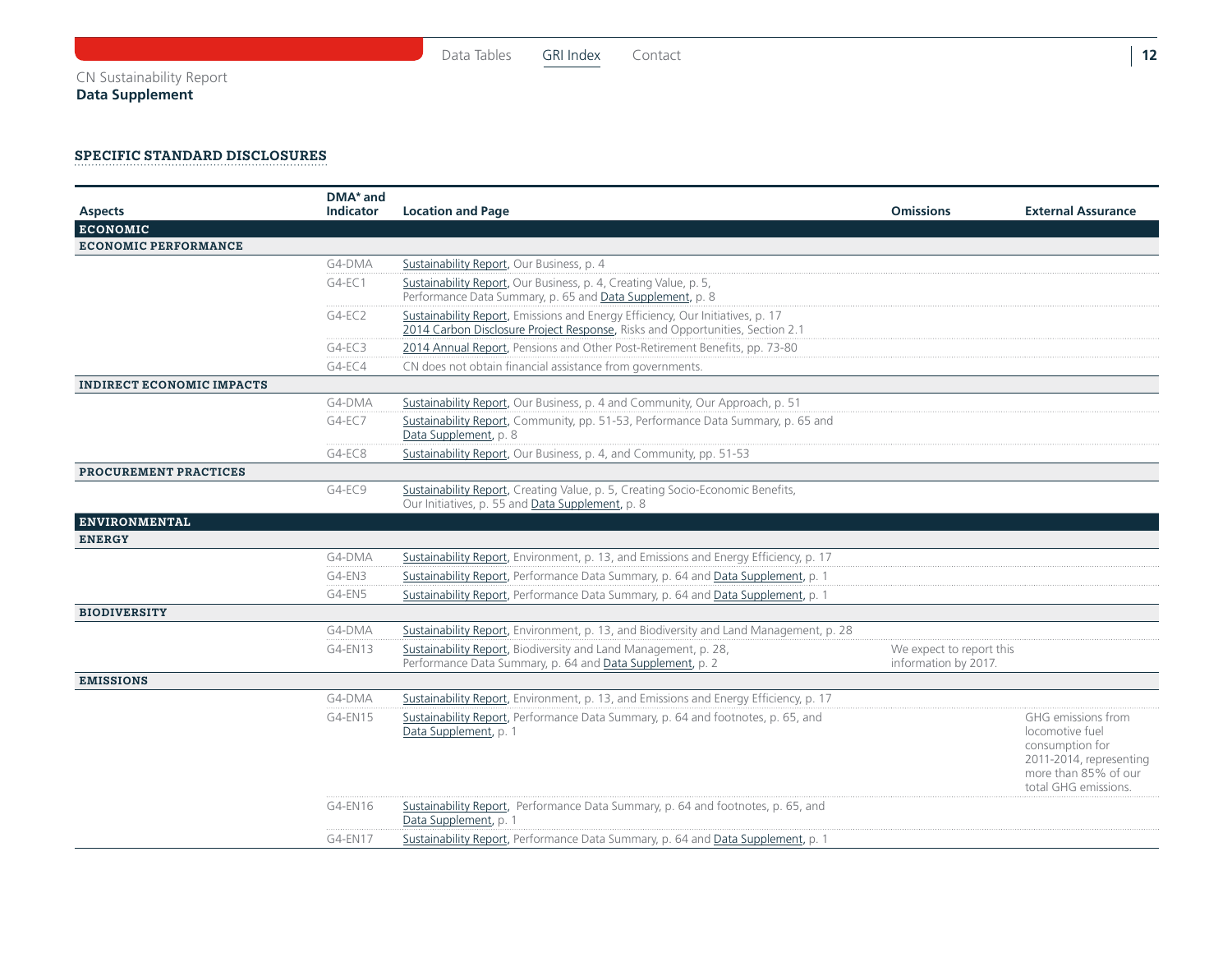#### CN Sustainability Report

#### **Data Supplement**

[Data Tables](#page-1-0) [GRI Index](#page-9-0) Contact

| <b>Aspects</b>                           | טווט הועו<br><b>Indicator</b> | <b>Location and Page</b>                                                                                                                    | <b>Omissions</b> | <b>External Assurance</b> |
|------------------------------------------|-------------------------------|---------------------------------------------------------------------------------------------------------------------------------------------|------------------|---------------------------|
|                                          | G4-EN18                       | Sustainability Report, Performance Data Summary, p. 64 and Data Supplement, p. 1                                                            |                  |                           |
|                                          | G4-EN19                       | Sustainability Report, Emissions and Energy Efficiency, p. 17                                                                               |                  |                           |
|                                          | G4-EN21                       | Sustainability Report, Performance Data Summary, p. 64 and Data Supplement, pp. 1-2                                                         |                  |                           |
| <b>EFFLUENTS AND WASTE</b>               |                               |                                                                                                                                             |                  |                           |
|                                          | G4-DMA                        | Sustainability Report, Environment, p. 17, Waste Management, pp. 25-27                                                                      |                  |                           |
|                                          | G4-EN23                       | Sustainability Report, Performance Data Summary, p. 64 and Data Supplement, p. 2                                                            |                  |                           |
| <b>SOCIAL</b>                            |                               |                                                                                                                                             |                  |                           |
| <b>EMPLOYMENT</b>                        |                               |                                                                                                                                             |                  |                           |
|                                          | G4-DMA                        | Sustainability Report, People, Our Approach, p. 41, Onboarding New Hires p. 41 and<br>Recruiting Top Talent, p. 43                          |                  |                           |
|                                          | $G4-LA1$                      | Sustainability Report, Performance Data Summary, p. 65 and Data Supplement, pp. 4-5                                                         |                  |                           |
|                                          | $G4-LA2$                      | Sustainability Report, Connecting with and Engaging Employees, p. 49 and<br>2014 Annual Report, Labor and Fringe Benefits, p. 23            |                  |                           |
| <b>OCCUPATIONAL HEALTH AND SAFETY</b>    |                               |                                                                                                                                             |                  |                           |
|                                          | G4-DMA                        | Sustainability Report, Safety, Our Approach, p. 31                                                                                          |                  |                           |
|                                          | G4-LA5                        | Sustainability Report, Performance Data Summary, p. 64 and Data Supplement, p. 3                                                            |                  |                           |
|                                          | G4-LA6                        | Sustainability Report, Performance Data Summary, p. 64, Data Supplement, pp. 3, 5 and<br>Leadership in Safety 2015, Safety Metrics, pp. 6-7 |                  |                           |
| <b>TRAINING AND EDUCATION</b>            |                               |                                                                                                                                             |                  |                           |
|                                          | G4-DMA                        | Sustainability Report, People, Our Approach, p. 41 and Developing the Best Railroaders, p. 41                                               |                  |                           |
|                                          | G4-LA9                        | Sustainability Report, Performance Data Summary, p. 65 and Data Supplement, p. 5                                                            |                  |                           |
|                                          | G4-LA10                       | Sustainability Report, People, Developing Leaders, p. 46                                                                                    |                  |                           |
|                                          | G4-LA11                       | Data Supplement, pp. 4, 6                                                                                                                   |                  |                           |
| DIVERSITY AND EQUAL OPPORTUNITY          |                               |                                                                                                                                             |                  |                           |
|                                          | G4-DMA                        | Sustainability Report, People, Ensuring Diversity and Inclusivity, p. 44                                                                    |                  |                           |
|                                          | G4-LA12                       | Sustainability Report, Performance Data Summary, p. 65 and Data Supplement, p. 6                                                            |                  |                           |
| SUPPLIER ASSESSMENT FOR LABOUR PRACTICES |                               |                                                                                                                                             |                  |                           |
|                                          | G4-DMA                        | There were no significant social impacts in the supply chain.                                                                               |                  |                           |
|                                          | G4-LA14                       | There were no significant social impacts in the supply chain.                                                                               |                  |                           |
| <b>HUMAN RIGHTS</b>                      |                               |                                                                                                                                             |                  |                           |
| SUPPLIER HUMAN RIGHTS ASSESSMENT         |                               |                                                                                                                                             |                  |                           |
|                                          | G4-DMA                        | There were no significant human rights impacts in the supply chain.                                                                         |                  |                           |
|                                          | G4-HR11                       | There were no significant human rights impacts in the supply chain.                                                                         |                  |                           |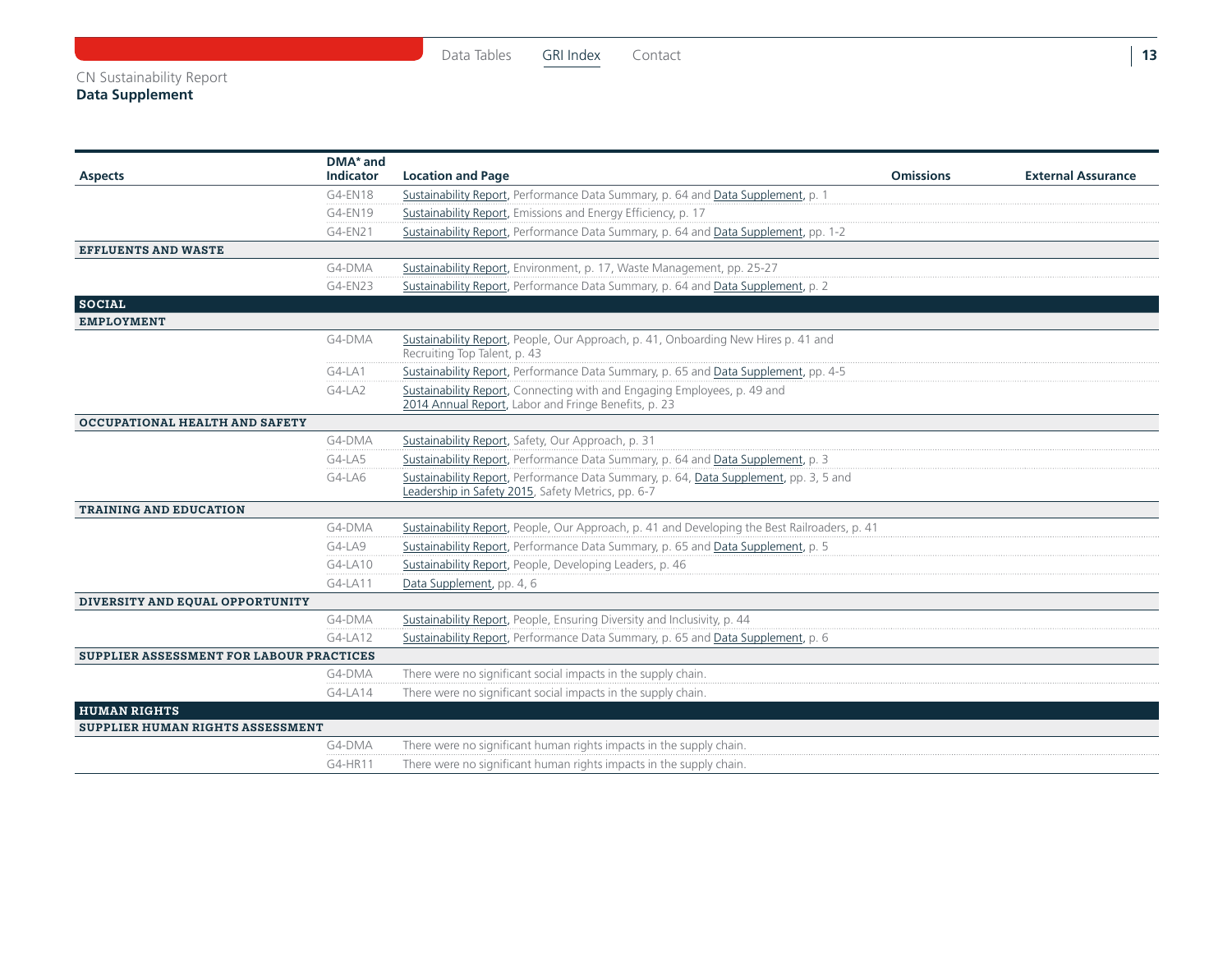#### CN Sustainability Report

**Data Supplement**

|                                            | DMA* and         |                                                                                                                                                                                          |                  |                           |
|--------------------------------------------|------------------|------------------------------------------------------------------------------------------------------------------------------------------------------------------------------------------|------------------|---------------------------|
| <b>Aspects</b>                             | <b>Indicator</b> | <b>Location and Page</b>                                                                                                                                                                 | <b>Omissions</b> | <b>External Assurance</b> |
| <b>SOCIETY</b>                             |                  |                                                                                                                                                                                          |                  |                           |
| <b>LOCAL COMMUNITIES</b>                   |                  |                                                                                                                                                                                          |                  |                           |
|                                            | G4-DMA           | Sustainability Report, Community, p. 51                                                                                                                                                  |                  |                           |
|                                            | G4-SO1           | Sustainability Report, Community, pp. 51-58                                                                                                                                              |                  |                           |
| SUPPLIER ASSESSMENT FOR IMPACTS ON SOCIETY |                  |                                                                                                                                                                                          |                  |                           |
|                                            | G4-DMA           | There were no significant societal impacts in the supply chain.                                                                                                                          |                  |                           |
|                                            | G4-SO9           | There were no significant societal impacts in the supply chain.                                                                                                                          |                  |                           |
| <b>PRODUCT RESPONSIBILITY</b>              |                  |                                                                                                                                                                                          |                  |                           |
| <b>CUSTOMER HEALTH AND SAFETY</b>          |                  |                                                                                                                                                                                          |                  |                           |
|                                            | G4-DMA           | Sustainability Report, Safety, Our Approach, p. 31<br>Leadership in Safety 2015, Safety Management System, p. 9                                                                          |                  |                           |
|                                            | $G4-PR1$         | Sustainability Report, Performance Data Summary, p. 64<br>CN Website:<br>Customer Track Maintenance Guide<br>Quarterly Performance Customer Safety Kit<br>Customer Seasonal Safety Steps |                  |                           |

\* DMA: Disclosure on Management Approach